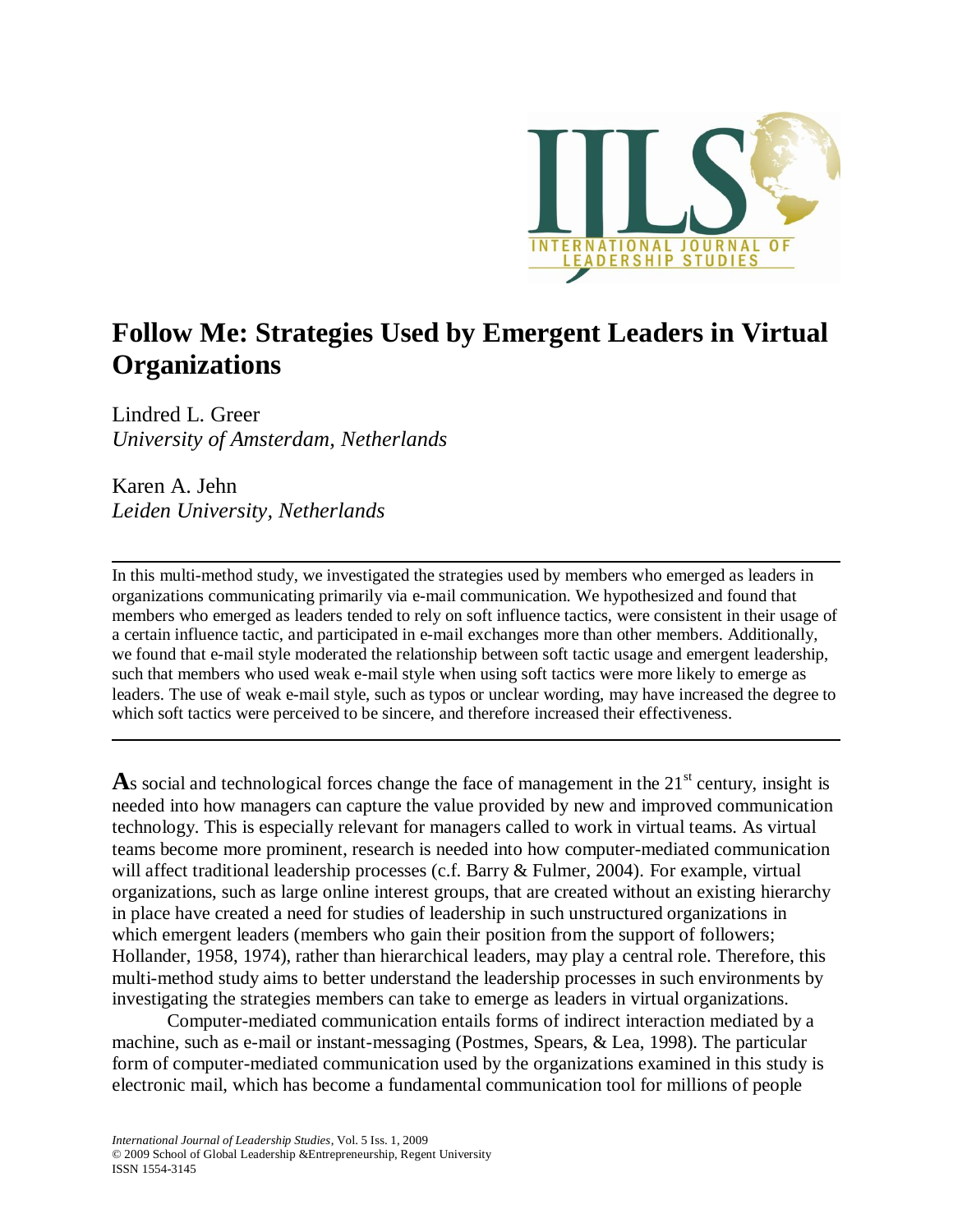worldwide (Friedman & Currall, 2003). Electronic mail, or e-mail, is a type of interpersonal message service that allows the transmission of written messages from one point to another electronically, rather than by physical delivery (Loperfido, 1993). E-mail is asynchronous, rapid, and text-based (Friedman & Currall, 2003). These characteristics make this form of communication very useful for leaders but also make it different from traditional forms of communication. This may have large consequences for how leaders communicate within their organizations, as they have to adapt to an environment which may constrain their ability to express non-verbal behaviors (Daft & Lengel, 1984, 1986).

Leadership at its most basic level is the ability to influence others (Kochan, Schmidt, & De Cotiis, 1975). Influence tactics can thus be viewed as a vital tool of leaders. Past research on influence tactics has examined the spectrum of influence tactics (e.g., Kipnis, Schmidt, & Wilksinson, 1980), the consequences of tactic usage (e.g., Kipnis & Schmidt, 1988), and the situational determinants of tactical choice (e.g., Schilit & Locke, 1982). However, research has yet to investigate the relationship between influence tactic usage and leader emergence in an organization, and in the setting of virtual organizations in particular. Rather, past leadership and influence tactic research has focused mostly on existing leaders in hierarchical settings (c.f. Buzzanell et al., 1997). However, the rise of virtual teams and other such groups which communicate primarily over virtual mediums and are created without an existing hierarchy in place has created a need for studies of emergent leadership in virtual, unstructured organizations. Hollander (1958, 1974) was one of the first to differentiate between two different categories of leadership: hierarchical and emergent. The first category of leadership that Hollander proposed consisted of members who achieve their role using their formal positions within the organizational hierarchy. The second category consisted of emergent leaders who gain their position from the support of followers. As of yet, research has yet to specifically address the strategies members aspiring to be emergent leaders can take to ensure themselves a position of high status in their virtual organization.

Additionally, scant research has examined the usage of influence tactics in the online environment (c.f. Barry & Fulmer, 2004). For virtual teams who communicate primarily over computer-mediated communication, the nature of interaction may greatly differ from traditional face-to-face interaction (Driskell, Radtke, & Salas, 2003). Traditional organizational process, such as the communication of influence tactics, could be very different when occurring over email, which could greatly affect how aspiring leaders should communicate with other organizational members. Media richness theory provides a framework for comparing computermediated communication to face-to-face communication (Daft & Lengel, 1984, 1986). Media richness theory posits that media differ in their ability to translate non-verbal cues. Face-to-face mediums, which are able to fully capture non-verbal cues, are classified as "rich" while textual mediums, which are less able to capture non-verbal cues, are classified as "lean." Because of the textual nature of e-mail, it has been described as a lean medium (Daft & Lengel, 1984, 1986).

The leanness of e-mail could have important implications for aspiring leaders. First of all, in rich face-to-face communication, non-verbal cues can be used to exert influence. However, in lean mediums, such as written text and computer-mediated communication, traditional non-verbal communication may not be as easily, immediately communicable (Daft & Lengel, 1984; Driskell et al., 2003; Friedman & Currall, 2003; Tanis & Postmes, 2003). This could have two effects on influence tactic usage in computer-mediated communication. The first is that influence strategies that work in face-to-face channels may not work the same in e-mail. The second effect of lean mediums is on how influence tactics are articulated. Because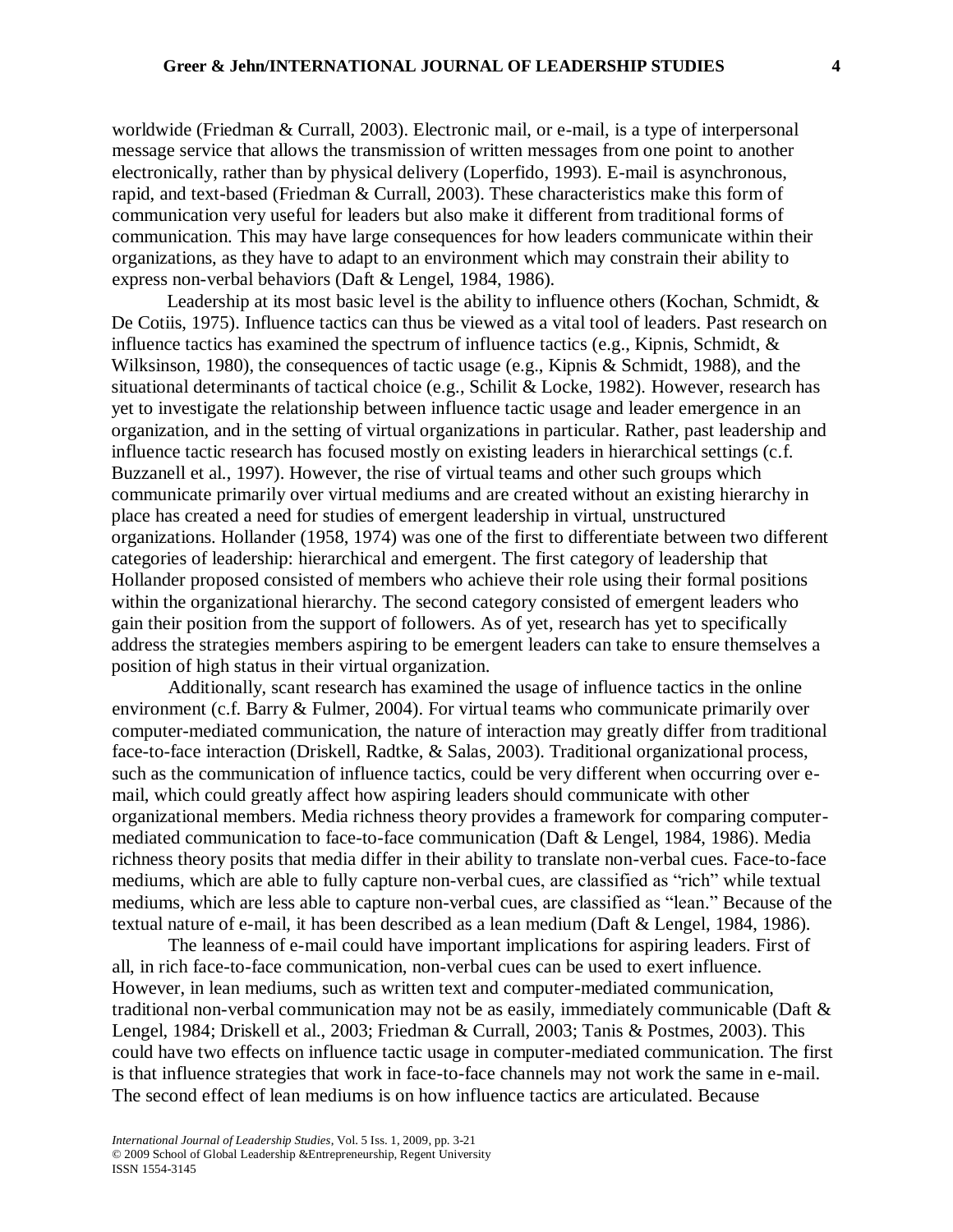nonverbal cues are eliminated, the presentation of the verbal cues, or the e-mail style, is very important. E-mail style is similar to the concept of verbal style in oral communication. Verbal style has been defined as "the specific pattern of word choices exhibited within a particular context that has an impact on how the interactants assign meaning to the content of the interaction" (Baker, 1990, p. 13). Similarly, we define e-mail style as the choice and presentation of words in an e-mail which impacts how others assign meaning to the e-mail. While communication style has always been a key tool of leaders (Bass, 1985; Pfeffer, 1981), the confines of groups bond to e-mail communication may make it even more essential. Our research thus addresses the implications for aspiring leaders of using different influence tactics in e-mail communication.

Our study draws on e-mail and interview data collected over a period of three years from unstructured political-organizing organizations in the United States. Political-organizing organizations offer an excellent opportunity to study leadership strategies via e-mail as members tend to be high users of e-mail, given the suitability of e-mail for the complex organizational activities of such organizations and the rapid communication required for their collective actions (Garton & Wellman, 1995). Our study will thus investigate how a member's usage of various influence tactics may affect the likelihood of the member becoming an emergent leader in the organization and how the e-mail style with which the influence tactics are communicated may affect their usefulness in helping the member to become an emergent leader in the organization. Our study will provide aspiring leaders with advice on how best to gain power when communicating over virtual mediums.

## **Theoretical Background**

Leadership and influence have been studied from a number of perspectives including social psychology, interpersonal communication, and management. In this paper, we utilize the three category grouping of leadership influence behaviors of hard, soft, and rational influence tactics (Kipnis & Schmidt, 1985), a commonly used framework in past empirical studies of influence tactics. Hard tactics are comprised of direct asserted requests for compliance (Miller, 1983). Hard tactics typically involve aggressive behaviors (Barry & Shapiro, 1992; Farmer, Maslyn, Fedor, & Goodman, 1997; Kipnis & Schmidt, 1985), such as the use of demands, threats, or persistent reminders (Somech & Drach-Zahavy, 2002; Yukl & Tracey, 1992). Soft tactics are generally thought to consist of friendliness or ingratiation (Barry & Shapiro, 1992; Farmer, Maslyn, Fedor, & Goodman,1997; Kipnis & Schmidt, 1985). Ingratiation in the context of influence tactics is used to convince a target to think favorably of the agent before the agent asks the target to do something (Tedeschi & Melburg, 1984). Rational tactics involve information sharing and the application of logic (Kipnis et al., 1980; Kipnis & Schmidt, 1985; Somech & Drach-Zahavy, 2002; Yukl & Tracey, 1992).

Past research on influence tactics has found that soft and rational tactics are the most commonly used tactics by all types of members within an organization (e.g., Schwarzwald, Koslowsky, & Ochana-Levin, 2004). However, findings for the relative effectiveness of each tactic are mixed, as seen in Higgins, Judge, and Ferris's (2003) meta-analysis of influence tactics and work outcomes. Higgins and his co-authors found that soft and rational tactics tended to correlate the most strongly with performance assessments, but hard tactics tended to correlate more strongly with extrinsic success, such as salary or promotions. This could be explained by the fact that soft and rational tactics incite less of a negative reaction in the influence target than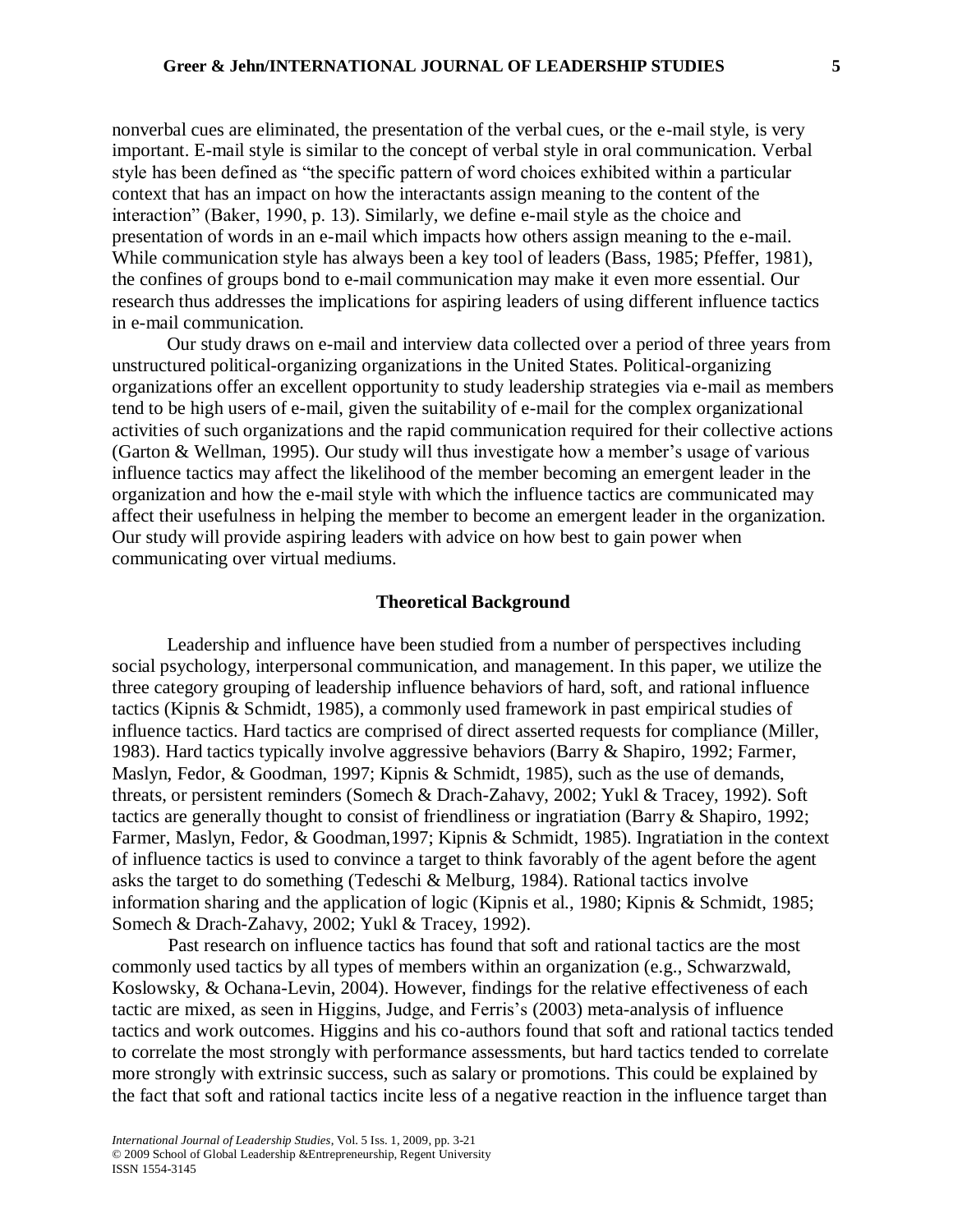hard tactics whose verbal aggressiveness may invoke feelings of anger and resentment (c.f. Schwarzwald et al., 2004). Our study will examine if these findings on the effects of influence tactics on performance outcomes can also be translated into increases in informal status within organizations that communicate primarily online.

## *Soft Influence Tactic Usage in E-mail*

Soft tactics, or ingratiation as they are often simply called, involve the use of friendliness or flattery to gain compliance with a request. Ingratiation is a process whereby a person tries to improve his or her attractiveness in the eyes of others (Jones, 1964; Wortman & Linsenmeier, 1977). Research has found that the use of ingratiation increases influence (Barry & Shapiro, 1992; Gordon, 1996; McFarland, Ryan, & Kriska, 2002; Watt, 1993; Yukl & Tracey, 1992). Kelman's (1961) theory of identification provides an explanation for this: through reinforcement of the target's role relationship with the agent (Miller, 1983), the agent is able to develop influence over the target. The leanness of e-mail could prove useful for soft tactics, as ulterior motives are less apparent (c.f. Barry & Fulmer, 2004). For example, a compliment given before a request may not seem as suspicious in e-mail because the 'wink' given in such a situation is not seen in the e-mail (i.e. "Oh you look nice today! Will you do X for me?"). Past research on ingratiation has supported this prediction, finding ingratiation more successful in lean mediums such as computer-mediated communication and audio than it was in rich mediums such as faceto-face communication (Gordon, 1996). Our first hypothesis, therefore, is as follows:

 $H<sub>1</sub>$ . Soft tactic usage in e-mail is positively related to leadership emergence.

## *Rational Influence Tactic Usage in E-mail*

Rational tactics involve the use of logical reasoning to convince influence targets why they should comply*.* Although past research on the relative effectiveness of rational tactics has revealed contradictory findings (e.g., Yukl & Tracey, 1992), rational tactics are accepted as the most commonly used influence tactic (e.g., Somech & Drach-Zahavy, 2002) because they are unlikely to incite negative emotional reactions in others. Rational tactics are also likely to be effective in e-mail. E-mail is very amenable to the transmission and aggregation of factual information. E-mail's text-based nature, speed, ability to send messages to multiple users, and ability to store and retrieve information make it very useful in information sharing (Romm & Pliskin, 1997). As rational tactics often involve the use of information to support a request, rational tactics should be well-suited to usage in e-mail. Therefore, our second hypothesis is as follows:

 $H<sub>2</sub>$ : Rational tactic usage in e-mail is positively related to leadership emergence

# *Hard Influence Tactic Usage in E-mail*

Using hard tactics in e-mail, which are often viewed as being unfriendly (van Knippenberg & Steensma, 2003), may in contrast inhibit a member from emerging as a leader. For example, a very directive statement such as "you must do this now" from someone who is not yet a clear leader might not be accepted and could be seen as being too presumptive. The repercussions of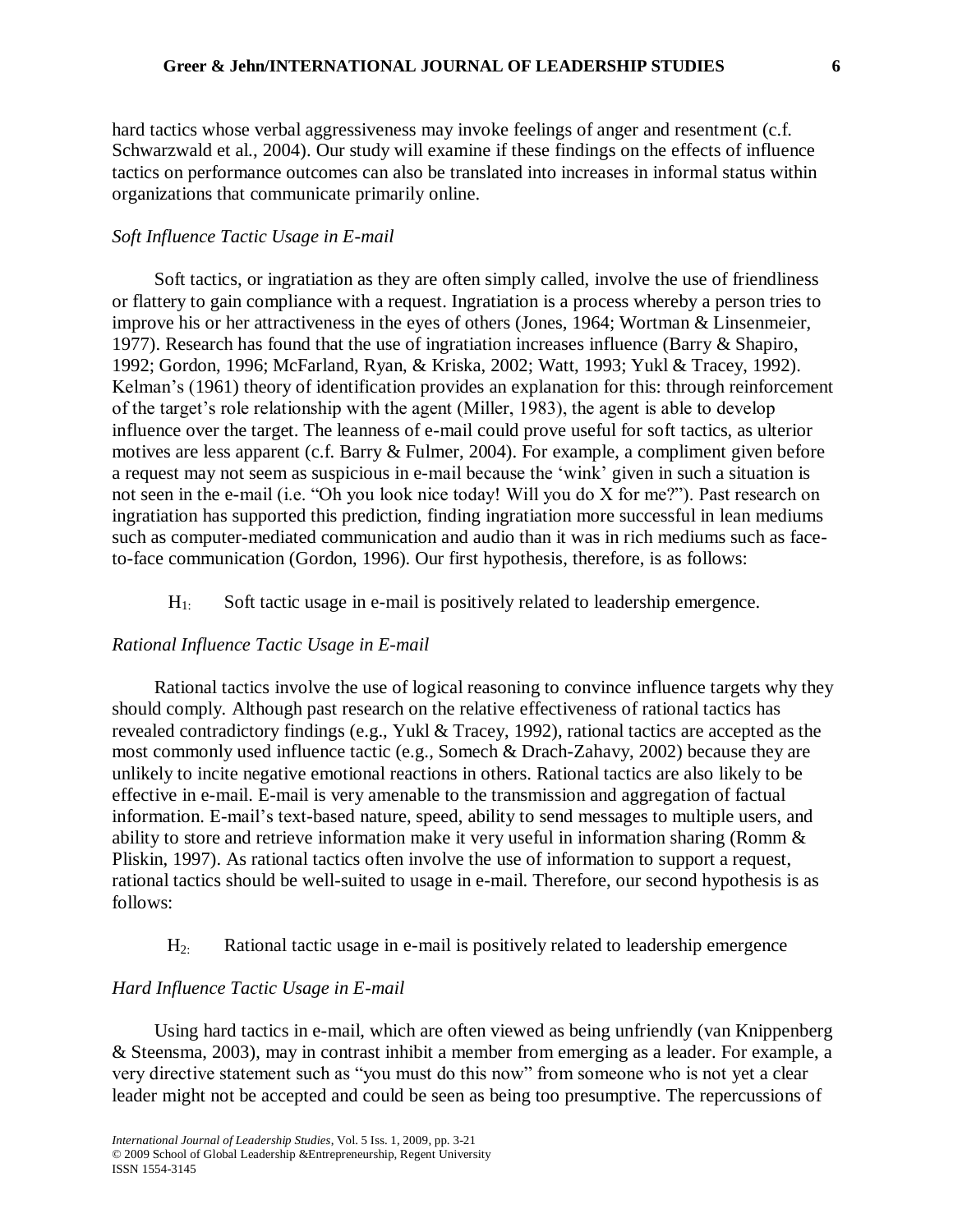this could be that other members would not like this person enough for the person to emerge as a leader in this team. Along this line, hard tactics could also be perceived as conveying close control and lack of freedom of choice (Schwarzwald et al., 2004), which again, when coming from someone who is not yet a leader, might be poorly taken by other members. We therefore propose hypothesis three:

 $H<sub>3</sub>$ . Hard tactic usage in e-mail is negatively related to leadership emergence.

## *Leadership and Influence Tactic Consistency*

Past leadership research has found that leaders tend to be consistent in their behavior (e.g., Albright & Forziati, 1995; Richardsen & Piper, 1986). This is perhaps because consistency is effective. Richardsen and Piper (1986) found that consistent leader behavior was associated with greater learning by group members in their study. They defined consistency as uniformity in the predominant style of the leader. In this study, we propose that uniformity in style specifically, consistency in influence tactic usage—is associated with a member's emergence as a leader within an organization. Using influence tactics in a consistent manner can also be important to leaders from the standpoint of procedural fairness. Consistency, as a procedural rule, implies that members in higher positions use procedures consistently across both people and time (Leventhal, 1980). Past research has found that this procedural rule is very important within organizations (e.g., Van den Bos, Vermunt & Wilke, 1996). De Cramer (2003) found that leadership inconsistency was regarded as unfair, decreasing the self-esteem of members who were low in social self-esteem and increasing their willingness to replace the leader. This implies that members who are not consistent run the risk of losing, rather than gaining, power in the organization. Consistency is also important in e-mail communications. Because members in virtual teams communicate primarily by e-mail, members have to base their impressions of other members on limited information (e.g., Lea & Spears, 1992). It is therefore essential that the limited information available be consistent. Without consistent information, members would be unable to form accurate perceptions of each other, and leaders would not be recognized as such. Additionally, without consistency in behavior, other members may misinterpret member communications, further inhibiting the likelihood of the member to emerge as a leader in the organization. We therefore propose hypothesis four:

H4: Consistency in influence tactic usage in e-mail is positively related to leadership emergence.

#### *Leadership and E-mail Participation*

Members who are more engaged in the group (i.e. participate more) may also be more likely to become leaders. Early theories and research suggested that participation is a critical behavior of emergent leaders (e.g., Bass, 1949; Geier, 1967; Morris & Hackman, 1969). Indeed, a meta-analysis by Mullen, Salas, and Driskell (1989) found that members with high levels of verbal participation were the most likely to be chosen as leaders. Relatedly, past research has found that leaders are extroverts (Bales, 1950; Lashbrook, 1975; Lord, DeVader, & Alliger, 1986; Riggio, 2003) and tend to interact more with the group than others in order to achieve their desired results (Riggio, 2003). The relation of participation and emergent leadership may be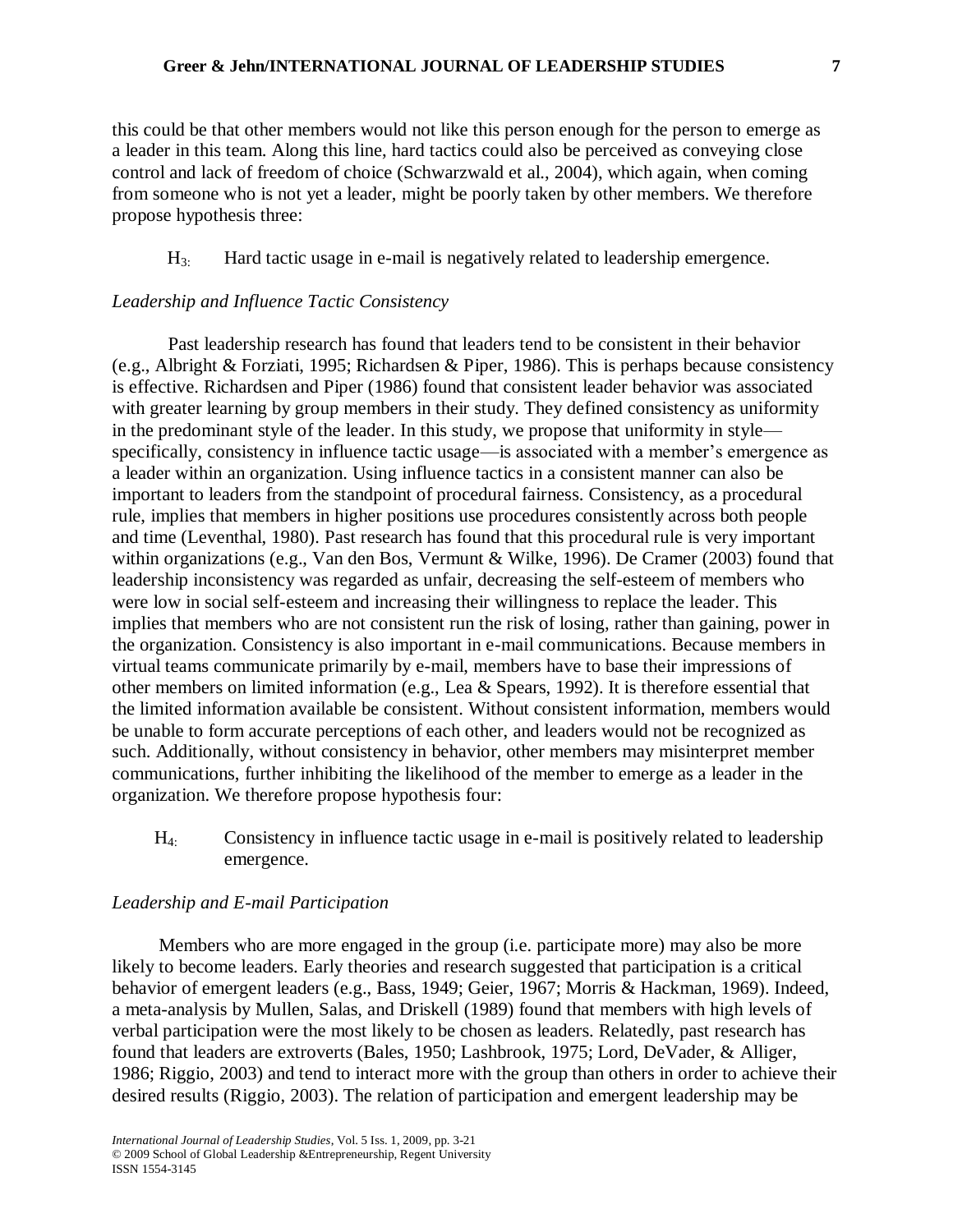explained by several factors. First of all, a member who puts forth more effort to participate may be seen as more motivated to work for the group than other members, and therefore, may be seen as a good potential leader (Sorrentino & Boutillier, 1975; Sorrentino & Field, 1986). Secondly, participation may also signal that the member possesses certain characteristics, such as task expertise, which may also imply to other members that the member should be a good leader in the situation (e.g., Stein & Heller, 1979). In groups characterized by their usage of lean mediums, frequent communication is predicted to be even more important as members aspiring to be leaders try to exert their presence over a medium that does not allow for easy identification of the social cues usually associated with leaders (Zigurs, 2002). This prediction has been supported by past research on the relative participation of hierarchical leaders in e-mail communication, which has found that high-status members communicated more than low-status members (e.g., Weisband, Schneider, & Connolly, 1995). We therefore propose hypothesis five:

 $H<sub>5</sub>$ : E-mail participation will be positively related to leadership emergence.

# *The Moderating Effect of E-mail Style*

In computer-mediated communication, the style in which the e-mail is written may be especially important for members aspiring to be leaders. E-mail style is wording used in an email that affects the way readers assign meaning to the message. This is similar to the concept of verbal style, as introduced by Baker (1990). Strong e-mail style includes correct grammar, the absence of misspellings, and the use of clear language. In e-mail, strong e-mail style may be especially important as past research has found that impressions formed via computer-mediated communication are stronger than those formed from face-to-face interactions (Hancock & Durham, 2001; Lea & Spears, 1992; Walther, 1996). This has been explained by the fact that in lean mediums, users often engage in an "overattribution" process. Users build impressions of others over e-mail without qualifying the strength of the impressions by the scant information they are built upon—for example, spelling errors or e-mail "signatures." This overreliance on minimal cues means that weak e-mail style or strong style will have a greater effect on group perceptions of the member in computer-mediated communication than in other mediums, such as face-to-face communication. Therefore, e-mail style has the potential to greatly moderate the effectiveness of e-mail influence attempts by members aspiring to be leaders (c.f. Higgins et al., 2003). We propose that e-mail style moderates the effectiveness of influence, such that rational tactics will be enhanced by strong e-mail style and the effectiveness of rational tactics will be diminished by poor e-mail style. We therefore propose hypothesis six:

 $H<sub>6</sub>$ . E-mail style moderates influence tactic usage in e-mail for emergent leaders; specifically, influence tactic usage will be more strongly related to leader emergence when strong e-mail style is used in the e-mail than when weak e-mail style is used in the e-mail.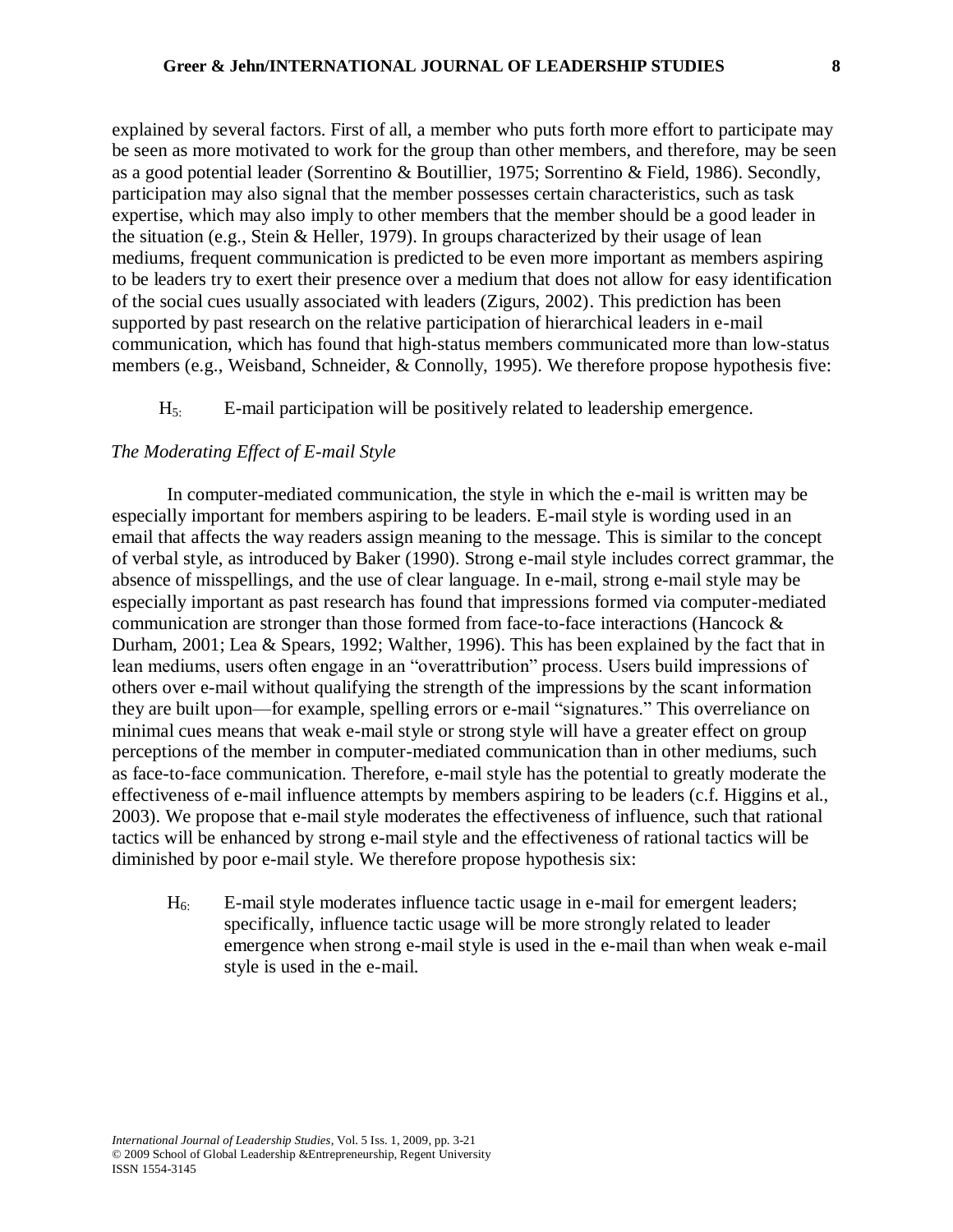#### **Methods**

## *Data and Sample*

We conducted a three-year multi-method field study on political-organizing organizations located in the United States that used e-mail extensively for their communications. These organizations included, for instance, an international women's organization, a university peace organization, an environmental organization, and a community improvement organization. We collected e-mail data from these organizations over a period of 36 months by becoming a member of the general list serves for the organizations, conducting interviews with members, taking field notes at meetings, and collecting hard copies of handouts from organizational meetings and other ideological materials, similar to the methods employed by Philips and Eisenberg (1993). Given the complexity of influence attempts, qualitative research methods in conjunction with traditional quantitative methods is an especially useful way to study the complex topic of influence (Barry & Fulmer, 2004; c.f. Lee, 1999). Our total e-mail sample consisted of 7,617 e-mails, sent from a total of 631 members representing 10 different organizations. The average organization had 63 members and had exchanged a total of 646 emails over the period of the study. Fifty-four percent of the members were female, and the average member age was 33.

#### *Measures*

To measure influence tactic usage and e-mail tactics in e-mail, we utilized both quantitative and qualitative data. The quantitative data included text analyses and coder ratings. The qualitative data included interviews and ethnographic observation. In the following sections, we will describe the exact measures used to assess each construct.

Because it was not feasible to code 7,617 e-mails, we reduced the sample size for coding based on the procedure used by Finholt, Sproull, and Kiesler (2002). Members who sent more than 1% of a group's e-mails were first chosen, presuming that members who sent less than 1% of the e-mails were not active participants of the group. For the text analyses, we ran all emails sent by these 'active' members (165 members) through a text analysis engine; specifically, 4592 emails were text-analyzed. Next, for the coder ratings, for each 'active' member, one e-mail per month for each month of the study was randomly selected for coding, similar to the selection process of archived reply files done by Finholt et al. (2002). This strategy allowed 13.7% of the e-mails to be sampled (1031 emails) for coder ratings, as is common with this method.

*Influence tactic usage and e-mail style.* To obtain a quantitative measure of influence tactic usage and e-mail style, we used the results of word counts from a text analysis as well as the results of coder ratings of the emails. For the text analysis, we analyzed all e-mails through a text-analysis engine based on procedures set forth in previous research (Baker, 1990; Jehn & Bezrukova, 2004; Weisband 2002). To measure the usage of each influence tactic, we developed a keyword list for each of the variables based on past research and the language actually used by group members (Glaser & Strauss, 1967). To measure e-mail style, we utilized a keyword list developed by Baker (1990). The complete list of keywords used can be found in the Appendix. We then sorted the data into individual files for each member. These files were subsequently searched for the keywords using the text-analysis engine MonoConc Pro 2.0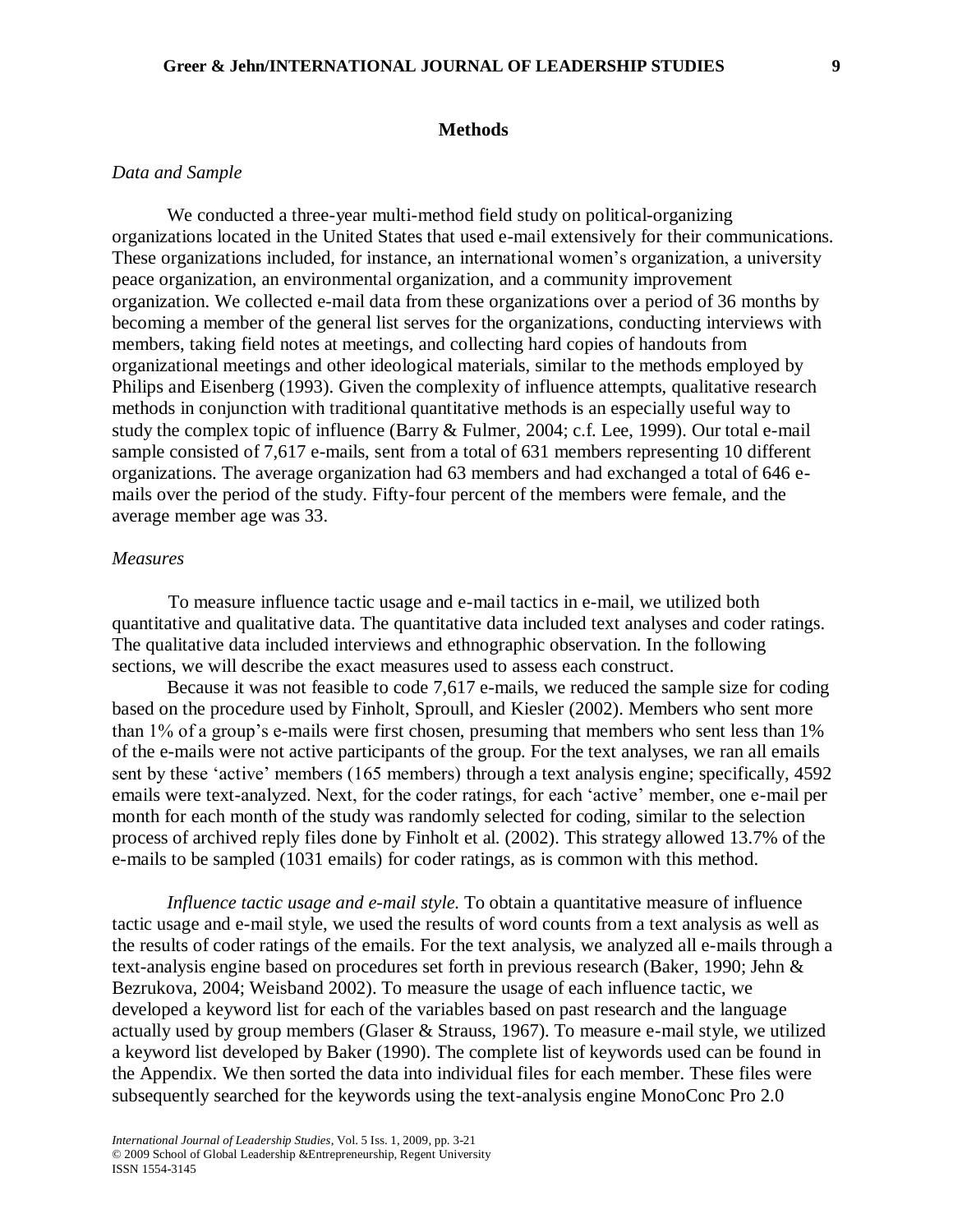(Barlow, 2000). Because the keywords could also occur with a negation term, such as "not," we used a Boolean search in Monoconc to identify the number of times a keyword occurred in conjunction with a negation term. This total was then subtracted from the total times the keyword was used. From this, we were able to obtain the frequencies of keywords for each construct. The keywords used for influence tactics were based on past research (e.g., Kipnis & Schmidt, 1985) and the language actually used by group members (Glaser & Strauss, 1967). To measure e-mail style, we employed the keyword list of Baker (1990).

The second method of measurement was the use of independent raters. For the coding, we utilized two coders who were both blind to the hypotheses. The coders were presented with the exact same packet of e-mails, with each e-mail containing the e-mail heading (including information such as date sent, importance, and subject) and e-mail message. Coders received verbal instructions, including a discussion of the theoretical constructs for which they were to be coding. Following this, the coders then answered as set of questions, based on a Likert scale of 1-7 (with 7 being high), for each of the e-mails. The two raters had an inter-rater agreement of 96%, demonstrating very high reliability.

The exact questions the coders used to rate the influence tactic usage and e-mail style of the sender of the e-mail are shown in the Appendix. The operationalization of these measures was based on existing influence tactic (e.g., Kipnis & Schmidt, 1985) and verbal style literature (Baker, 1990) and an initial pretest of the coder questions. In the pre-tests, we initially utilized items more similar to traditional influence tactic scales which capture more overt influence attempts (e.g., Kipnis, et al., 1980). However, in our pre-test, we found that these questions were too strong for the e-mail context, as the subtleness underlying influence tactic usage is not as visible in e-mail (Barsness & Bhappu, 2004). We therefore adapted our questions for the coders to fit the more subtle e-mail context. The Appendix contains our final items. Because our questions had to be modified to fit the e-mail context, we made a point of discussing in depth the underlying definitions of influence tactics and e-mail styles with the coders so that the coders were aware of the construct they were rating in the e-mail context.

The two methods of measurement—text analyses and independent coders—exhibited high agreement, with Cohen's kappa for rational tactics equaling .77, for soft tactics .80, for hard tactics .81, and for e-mail style .80. The final measure for each influence tactic and e-mail style variable was the standardized average of the scores from the text analysis and coder ratings.

*Influence tactic consistency and participation measures.* For our measure of the consistency of a member's use of a certain influence tactic, we used the coefficient of variation, and then reverse-coded it. The coefficient of variation has traditionally been used in diversity research to capture the range of diversity on a continuous variable such as age (Bedeian & Mossholder, 2000). The range was from .30 to .99. A score of .99 means a member was highly consistent.

To measure the participation level of members, we used a straight count of the e-mails sent per member.

*Emergent leadership measures.* For our dependent variable, emergent leadership, measures came from coding of e-mails done by independent raters blind to the hypotheses (see Appendix for questions), and from coding done by an expert rater, blind to the hypotheses, who had ethnographic experience with all the groups in our sample over time. The independent raters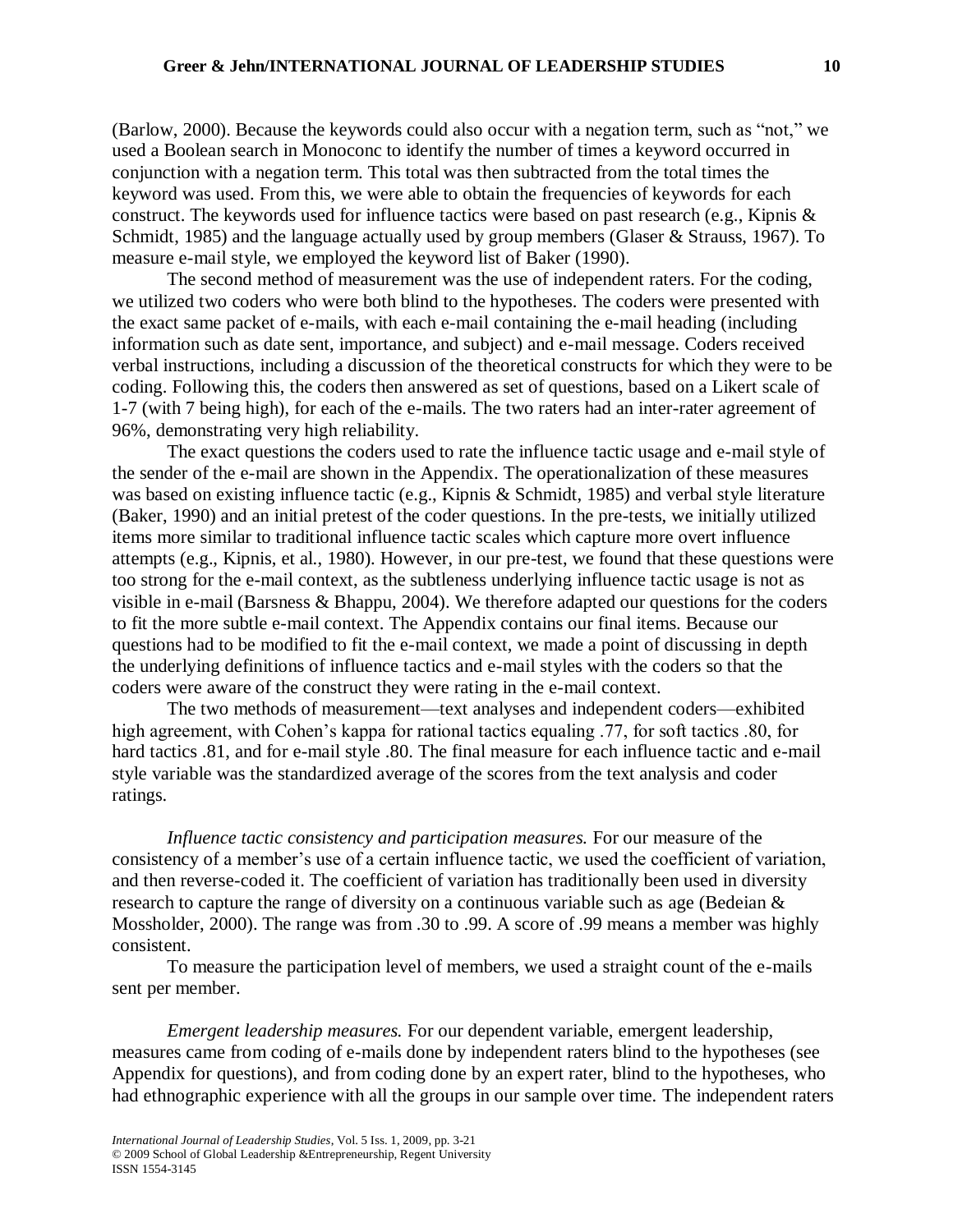rated the e-mails in the sample as described above. The expert rater rated each of the members in the organizations on the degree to which they became leaders or not, based on the expert rater's personal, first-hand knowledge of each of these groups. These two measures independent coding of e-mails and ratings from an expert who participated in the groups—were highly related, with an inter-rater agreement  $(r_{wg})$  of .86, and were thus averaged together. Additionally, for five of the groups, we had supplemental qualitative interview data with four members active in one or more of the unstructured groups that gave members' own opinions on who the leaders were in their group. As Buzzanell et al. (1997) noted, "Members' leadership frequently is legitimated through meetings" (p. 291). These interviews served as qualitative confirmations to our quantitative assessments of who the leaders were within the groups.

*Control variables.* We initially controlled for the gender and race of members. In preliminary analyses, we found that neither gender nor age significantly affected our model, so demographics were left out of ensuing analyses.

*Analysis.* To test our hypotheses, we used hierarchical regression analysis. To create the interaction terms, we centered our independent variable in line with the procedure of Aiken and West (1991). Because our dependent variable is the degree to which a member emerges as a leader, we analyzed our data at the individual level of analysis. Specifically, we aggregated the email level-ratings to a mean member level score (e.g., for soft tactics, a member's score would represent the average level of soft tactics used by the member across emails the member sent to the organization).

Additionally, we also investigated whether there was significant variance between the different organizations included in our sample that would call for a multi-level analysis of our data. Inter-class correlations (ICC[1]s) and corresponding F-tests indicated that there was not significant variance between organizations nor significant correlations within the organizations (all F-tests for our independent and dependent variables were non-significant, and ICC[1]s ranged from .01-.05) (Klein & Kozlowski, 2000). However, to provide a conservative test of our hypotheses, we still do control for any possible differences between organizations through the use of dummy variables representing the different organizations.

Lastly, to analyze our data, which we had collected over a period of three years, we split our data in half, looking at the effects of our independent variables during the first 1.5 years of the study on our dependent variable, leadership emergence, as coded during the last 1.5 years of the study. Emails sent during the first 1.5 years were text analyzed and coded separately from emails sent during the last 1.5 years of the study.

## **Results**

Means, standard deviations, and correlations among the variables are shown in Table 1. The results of our hypothesis testing are presented in Table 2. In step 1, we entered the independent variables of our model. In step 2, we entered the interactions of e-mail style with the different types of influence tactics.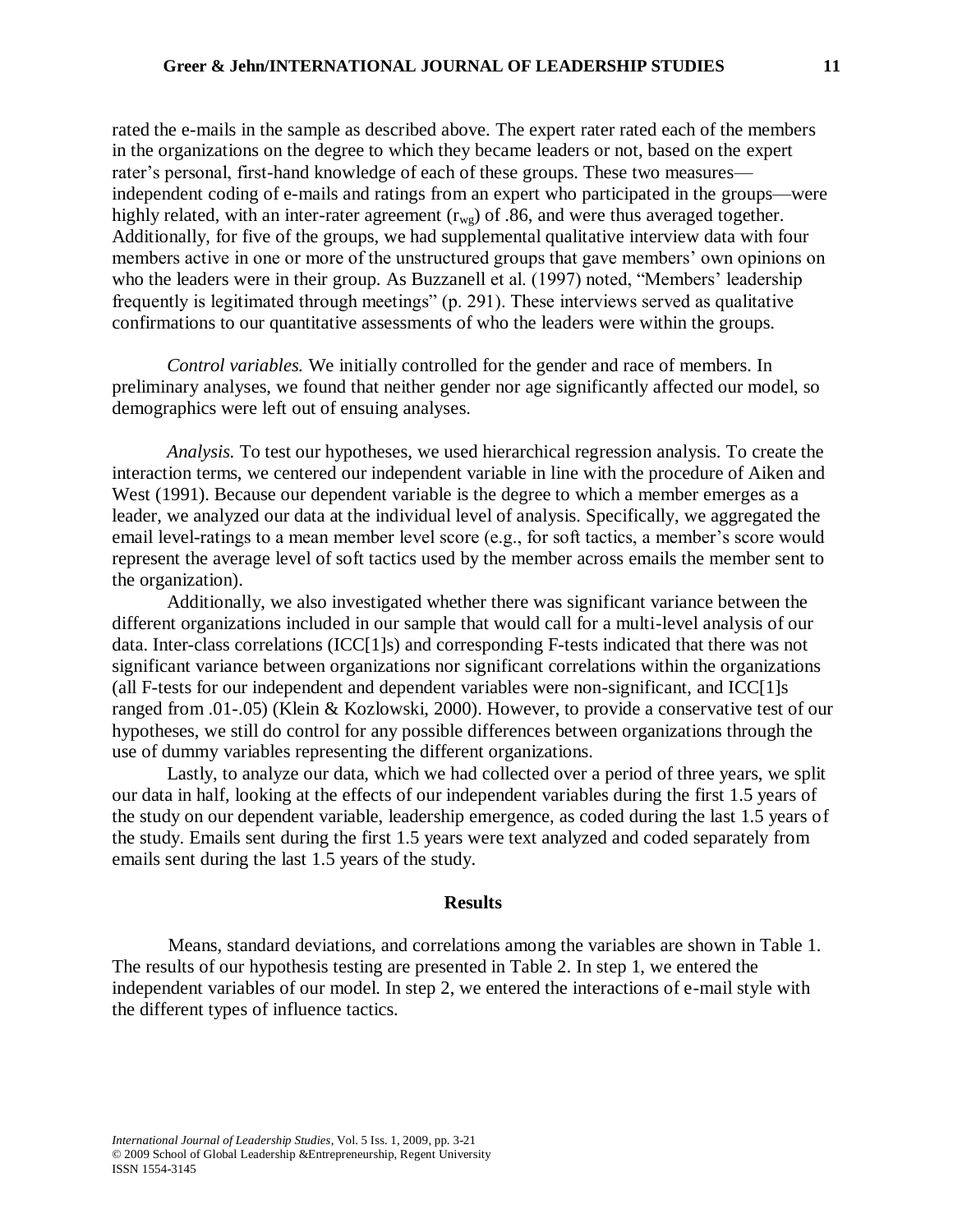| Variable               | M     | <i>SD</i> |              |                    | 3        | $\overline{4}$ |          | $\mathfrak b$ |  |
|------------------------|-------|-----------|--------------|--------------------|----------|----------------|----------|---------------|--|
| 1. Hard tactics        | 5.00  | 1.53      |              |                    |          |                |          |               |  |
| 2. Soft tactics        | 4.90  | 1.64      | $.58***$     |                    |          |                |          |               |  |
| 3. Rational tactics    | 4.91  | 1.43      | $.47$ $-.09$ |                    |          |                |          |               |  |
| 4. Tactic consistency  | 0.80  | 0.13      | $.28***$     | $.43***$           | $.24***$ |                |          |               |  |
| 5. Participation       | 28.00 | 48.39     |              | $.35^*$ $.36^{**}$ | $.43***$ | .18            |          |               |  |
| 6. E-mail style        | 4.91  | 1.35      |              | $.59^{**}.78^{**}$ | $.53***$ | $.37***$       | $.26***$ |               |  |
| 7. Emergent leadership | 4.93  | 1.96      |              | $.30^*$ $.33^{**}$ | $.44***$ | $.32***$       |          | $22*$         |  |

Table 1: Means, Standard Deviations, and Correlations (*N* = 168)

\**p* < .05. \*\**p* < .01.

In general, influence tactic usage and participation explained between 15% and 32% of the variance in emergent leadership. Our first hypothesis proposed that soft tactic usage would be positively related to leadership emergence. As seen in Table 2, this was supported, as there was a relation between soft tactic usage and leadership emergence (*β* = .34, *p* < .05). Our second hypothesis stated that rational tactic usage would be positively related to leadership emergence. We did not find significant support for this hypothesis. Our third hypothesis predicted that hard tactic usage would be negatively related to leadership emergence. This was not supported, as there was not a significant difference between rational and hard tactic usage. We further hypothesized that members who would emerge as leaders would be consistent in their use of an influence tactic. Hypothesis 4 was marginally supported as there was a positive, marginally significant relationship between tactic consistency and emergent leadership ( $\beta$  = .17,  $p$  < .10). In Hypothesis 5, we proposed that e-mail participation would be positively related to leadership emergence. This was fully supported ( $\beta$  = .21,  $p$  < .05). In our sixth hypothesis, we proposed that e-mail style would improve the effectiveness of the different types of influence tactics .The moderation of influence tactic usage by e-mail style was only significant for soft tactics ( $\beta$  = -.22,  $p < .05$ ). As seen in Figure 1, we found the opposite of what we predicted: soft tactics were the most effective for leadership emergence when members had weak e-mail style. For members using soft or hard tactics, there was no moderation by e-mail style.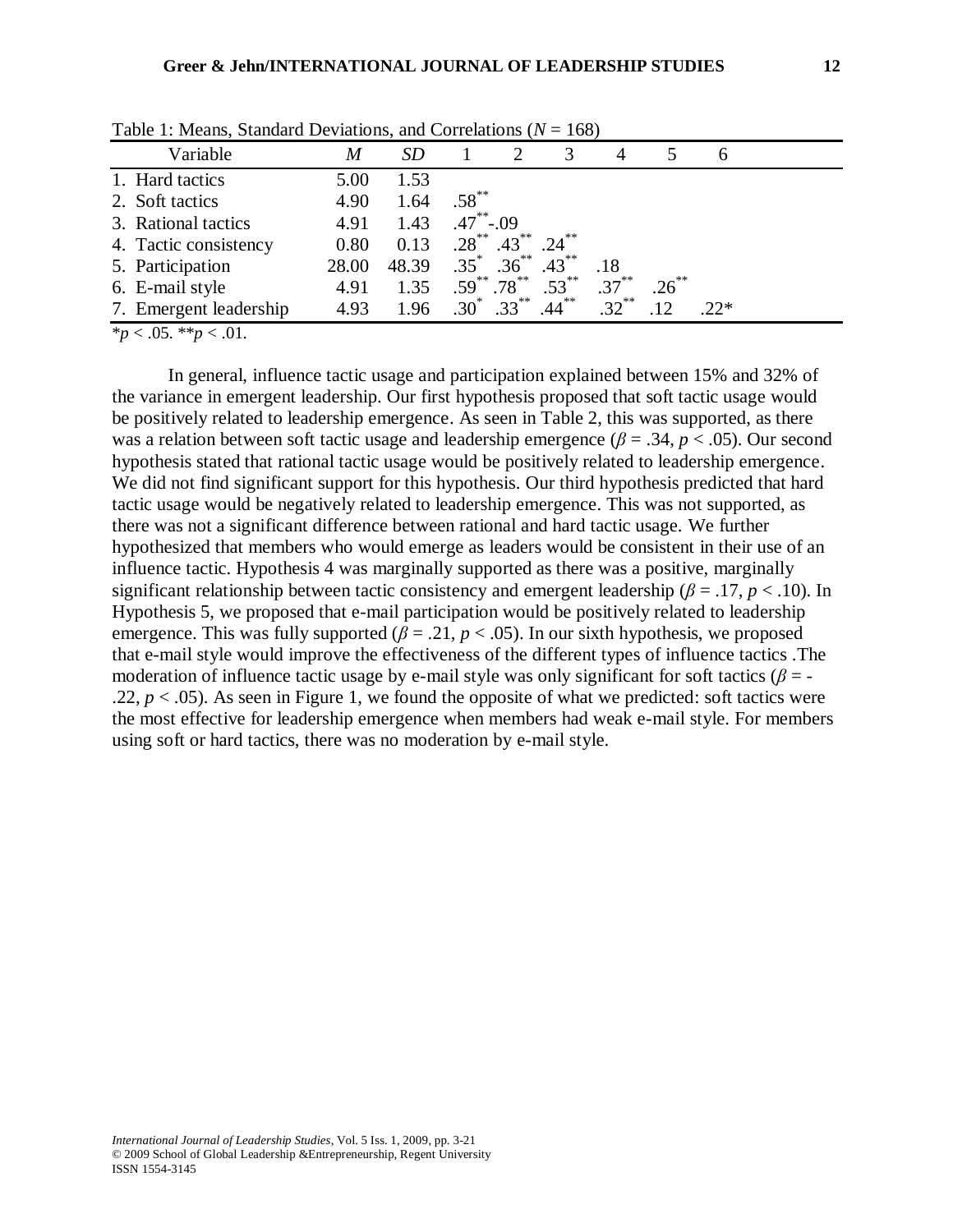| Variable                                  | $\boldsymbol{B}$ | SEB     | $\beta$   |  |  |
|-------------------------------------------|------------------|---------|-----------|--|--|
| Step 1 $(F = .41)$                        |                  |         |           |  |  |
| <b>Organization Dummy 1</b>               | .05              | .00     | $-.02$    |  |  |
| <b>Organization Dummy 2</b>               | .03              | $-.07$  | $-.07$    |  |  |
| <b>Organization Dummy 3</b>               | .01              | $-.07$  | $-.06$    |  |  |
| <b>Organization Dummy 4</b>               | .01              | $-.08$  | $-.03$    |  |  |
| <b>Organization Dummy 5</b>               | .01              | $-.01$  | $-.02$    |  |  |
| Organization Dummy 6                      | .01              | $-0.00$ | $-.03$    |  |  |
| <b>Organization Dummy 7</b>               | .01              | $-.01$  | .01       |  |  |
| <b>Organization Dummy 8</b>               | .00.             | $-.06$  | $-.05$    |  |  |
| <b>Organization Dummy 9</b>               | .00.             | $-.01$  | $-.03$    |  |  |
| Step 2 ( $F = 1.55^+$ )                   |                  |         |           |  |  |
| Participation                             |                  | .21     | $.22*$    |  |  |
| <b>Hard Tactics</b>                       |                  | $-.04$  | $-.05$    |  |  |
| <b>Soft Tactics</b>                       |                  | .34     | $.32*$    |  |  |
| <b>Rational Tactics</b>                   |                  | $-.08$  | $-.07$    |  |  |
| E-mail Style                              |                  | $-.32$  | $-.31*$   |  |  |
| <b>Influence Tactic Usage Consistency</b> |                  | .17     | $.14^{+}$ |  |  |
| Step 3 $(F = 1.70^*)$                     |                  |         |           |  |  |
| Hard Tactics X E-mail Style               |                  |         | .04       |  |  |
| Soft Tactics X E-mail Style               |                  |         | $-.22*$   |  |  |
| Rational Tactics X E-mail Style           |                  |         | $-.03$    |  |  |

Table 2: Summary of Hierarchical Regression Analysis for Participation, Influence Tactics, and E-mail Style Predicting Emergent Leadership Time 3

*Note.*  $R^2 = .03$  for Step 1;  $\Delta R^2 = .14$  for Step 2,  $\Delta R^2 = .18$  for Step 3. Standardized regression coefficients are shown.

 $p < .10.$  \*  $p < .05.$  \*\* $p < .01$ .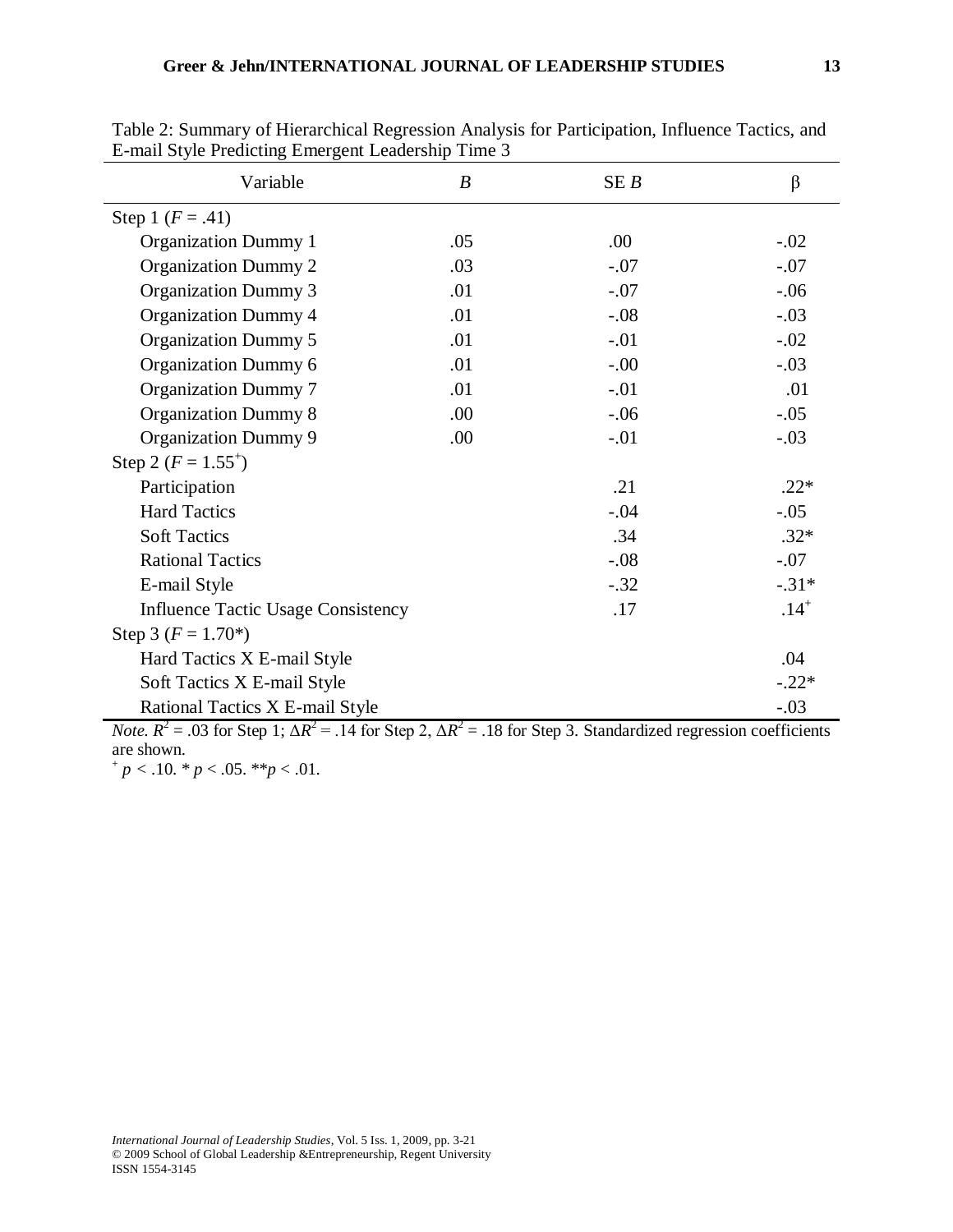

*Figure 1.* Interactive effect of soft tactics and e-mail style on emergent leadership.

## **Discussion**

Given the growing occurrence of e-mail usage and virtual teams within organizations, managers must learn how to effectively manage and lead when interacting over lean mediums such as e-mail. The unique properties of computer-mediated communication technologies imply that traditional leadership behaviors have to be adapted to fit a new set of conditions, including both lean communication tools as well as unstructured environments that are often common to virtual teams. Our study's main contributions involve clarifying how members who emerge as leaders utilize influence tactics in e-mail communication, as well as examining a new conceptualization of influence tactic usage—consistency—and a moderator of influence tactic usage—e-mail style.

Soft tactics were the most positively related influence tactic to emergent leadership. In line with what we proposed, when members used soft tactics, or ingratiation, in their e-mails, they were able to increase their influence over others and attain leadership positions in their organization. Soft tactics have been shown to also increase influence in face-to-face interactions (e.g., Yukl & Tracey, 1992), but if ulterior motives underlying the tactics are exposed, they could potentially hurt the member's role in the organization. The e-mail environment may provide an ideal location for the use of soft tactics as ulterior motives are easier to conceal in lean environments, such as e-mail (c.f. Barry & Fulmer, 2004; Gordon, 1996). For example, flattery in one e-mail followed by a request in a subsequent e-mail may not be as obviously seen as ingratiation as in real life when the tone of voice someone uses to give a compliment can sometimes give away the fact that the compliment is not sincere and is only a ruse to gain compliance with a request. We do not find either hard tactics or rational tactics to be significantly related to emergent leadership. Because hard tactics are often viewed as unfriendly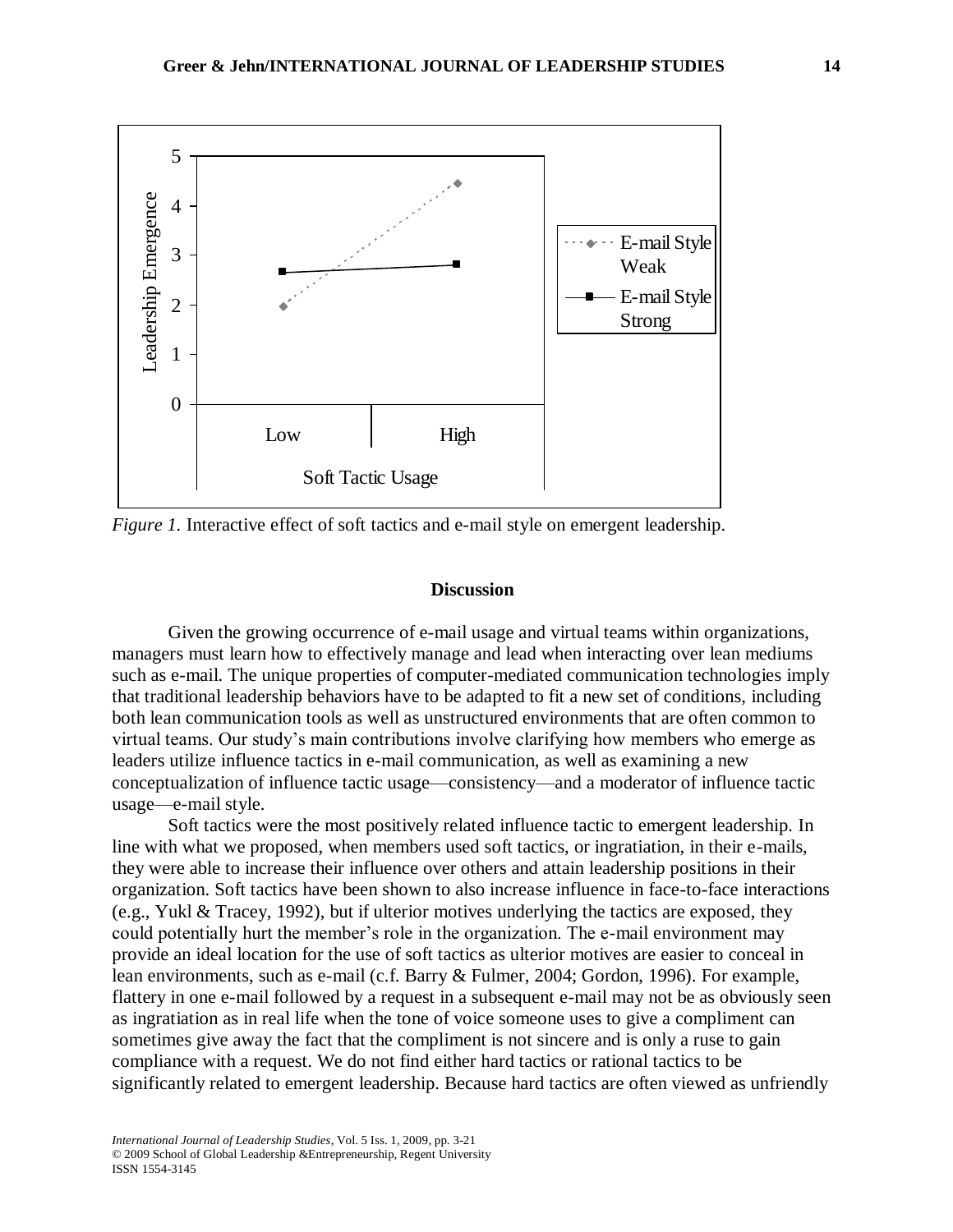(van Knippenberg & Steensma, 2003), it is not surprising the soft tactics were more effective for leadership emergence. However, the lack of an effect of rational tactics on emergent leadership is more surprising. This may have to do with the nature of the e-mail environment. Because of their lean nature, virtual environments may require a strong emphasis on relationships, and therefore, rational tactics are not as effective as soft tactics.

In terms of influence tactic consistency, we did find this to have a marginally significant effect on who became leaders in these organizations. This is in line with theory and research which has suggested that consistency may be especially important in virtual settings, where miscommunication is likely (e.g., Lea & Spears, 1992). Consistency in influence strategies may help reduce the likelihood of such miscommunication. Relatedly, consistent behavior has been shown to increase the perception that a member is fair (e.g., De Cramer, 2003) and likely to be a good leader. Therefore, when choosing an influence strategy, our results show the importance of being consistent in that chosen influence strategy.

Lastly, we examined the effect of the e-mail style of the organizational members on their influence tactic usage. We found that soft tactic usage was the most likely to positively relate to leadership emergence when members used weak e-mail style. It could be that when members write a perfectly crafted e-mail that contains a soft tactic, such as ingratiation, the potentially ulterior motives behind the usage of the soft tactic may seem more apparent. In contrast, when an e-mail does not seem to have been given extensive forethought, compliments (soft tactics) may be more believable to others. For example, a spontaneous postscript at the end of the email with a few typos that tells someone how much their idea was appreciated may feel more heartfelt than a seemingly very deliberately given compliment. This finding extends past research on influence tactics (Barry & Shapiro, 1992; Farmer et al., 1997; Kipnis & Schmidt, 1985) by helping identify a strategy that members employing soft tactics can use to make soft tactics seem more credible.

## *Limitations and Future Research*

While a strength of our study is the specialized political-organizing setting we used to examine leadership in e-mail communication, this can also be considered a limitation. Our research might not hold in other more traditional organizational settings. Future research should examine if these findings can also be generalized to organizations with different organizational goals.

Future research should also find ways to further refine the aspects of 'good' e-mail style and the specific strategies leaders employ to enrich lean mediums to make the use of complex influence tactics, such as soft tactics, possible. While past research has examined aspects of strong verbal style (e.g., Baker, 1990), a clear picture of strong verbal style in lean communication mediums is not yet available. In order to truly understand the processes underlying influence attempts in lean mediums, a thorough understanding of what exactly constitutes strong e-mail style needs to be reached.

## *Managerial Implications*

The results of this study suggest several important implications for organizational members when communicating over e-mail. In sum, our research suggests that to be a successful leader when using e-mail, members should use soft tactics, such as friendly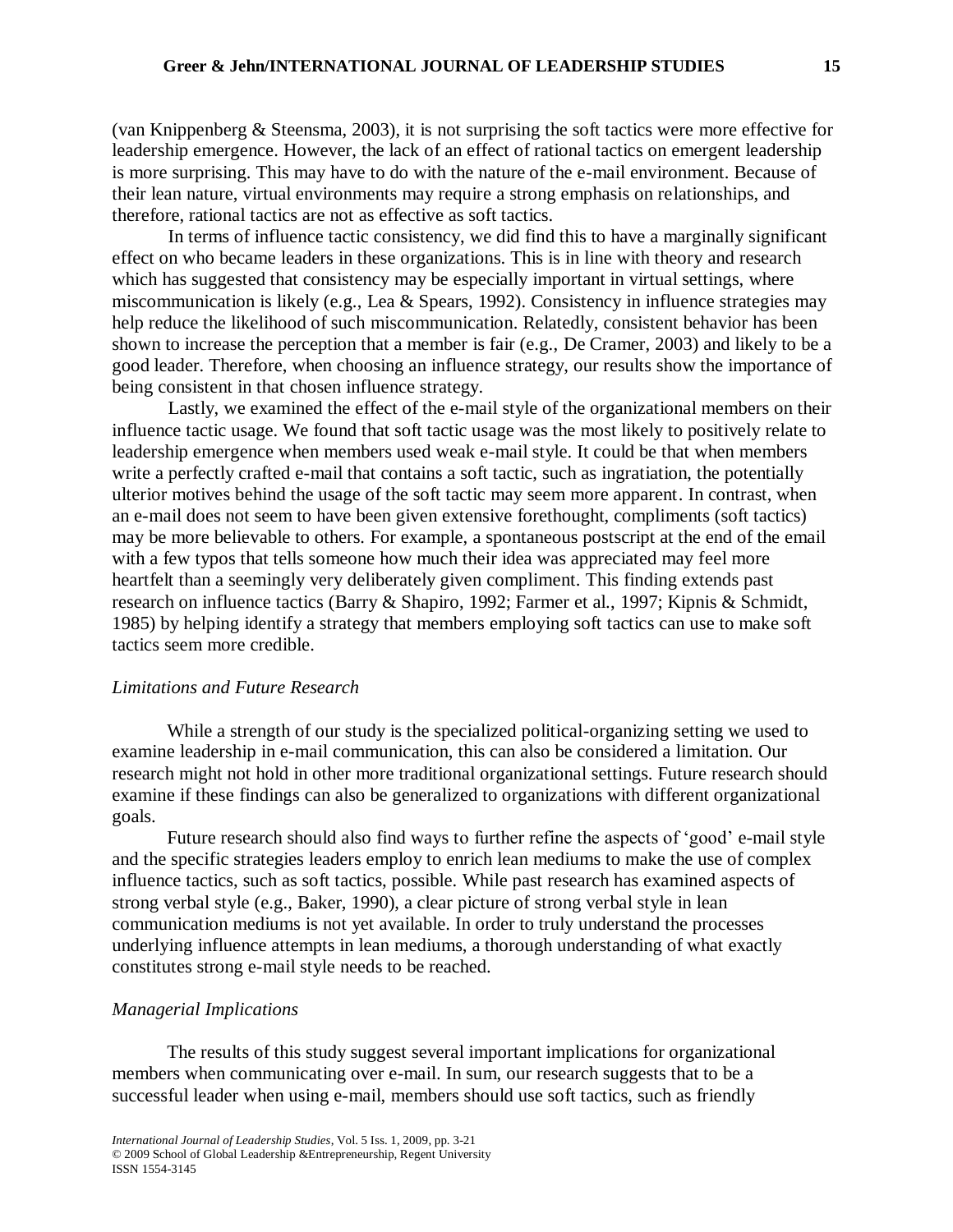comments and polite requests, to influence others; they should be consistent in their influence strategy; and members should participate in e-mail exchanges as often as possible. These findings offer important implications for managers. For example, when working in a virtual team, making your presence known through active participation in e-mail exchanges is critical in gaining a leadership role within the team. Relatedly, consistency in behavior is also critical when engaging in these e-mail exchanges, as misunderstandings are common in virtual settings, and consistent behavior may help others more reliably interpret others' words and actions. When members know that a member tends to always give feedback in a, for example, rational manner, they may be better able to interpret the meaning of comments than if the member were not always consistent. By being able to reliably predict a member's style, other members may be less likely to read incorrect meanings into e-mails from the member, and the member is therefore better able to become a leader in the virtual organization.

Additionally, we find that employees should be careful that when they use soft tactics, they do not use strong e-mail style. Perfectly written emails may make compliments seem overly thought out and insincere, whereas more spontaneous soft tactic usage may be taken more to heart by other organizational members. While it may be a step too far to train employees to write e-mails with weak e-mail style, organizational trainings could emphasize the value of heart-felt communication in e-mail that makes clear that employees value the relationships with others. Especially when communicating in virtual environments, making sure employees pay attention to the affective natures of their working relationships is critical.

In the modern age of electronic communication and virtual collaboration, managers must realize that traditional leadership behaviors need to be adapted to the changing conditions. The  $21<sup>st</sup>$  century is calling for a new sort of manager—a manager that can collaborate with colleagues around the world and make the most out of the lean communication mediums that are necessary for the creation of virtual teams. By understanding the situational effects of communication mediums on influence tactic usage and effectiveness and the effects of working in unstructured teams, managers can use computer-mediated mediums to further enhance their status in their organizations.

## **About the Authors**

Dr. Lindred L. Greer earned her Ph.D. in Social and Organizational Psychology from Leiden University in the Netherlands. She is currently an assistant professor in work and organizational psychology at the University of Amsterdam. Her research focuses on teams, and specifically, team power structures and conflict. Her research has appeared in the *Journal of Management, Small Group Research,* and *Research on Managing Groups and Teams.* Email: [l.l.Greer@uva.nl](mailto:l.l.Greer@uva.nl)

Dr. Karen A. Jehn earned her Ph.D. in Organizational Behavior from Northwestern University. She is currently professor of social and organizational psychology at Leiden University in the Netherlands. Her research interests include group processes, diversity, conflict, and asymmetries of perceptions in work groups. She has published in *Administrative Science Quarterly, Academy of Management Journal*, and *Journal of Personality and Social Psychology.* Email: [jehnka@fsw.leidenuniv.nl](mailto:jehnka@fsw.leidenuniv.nl)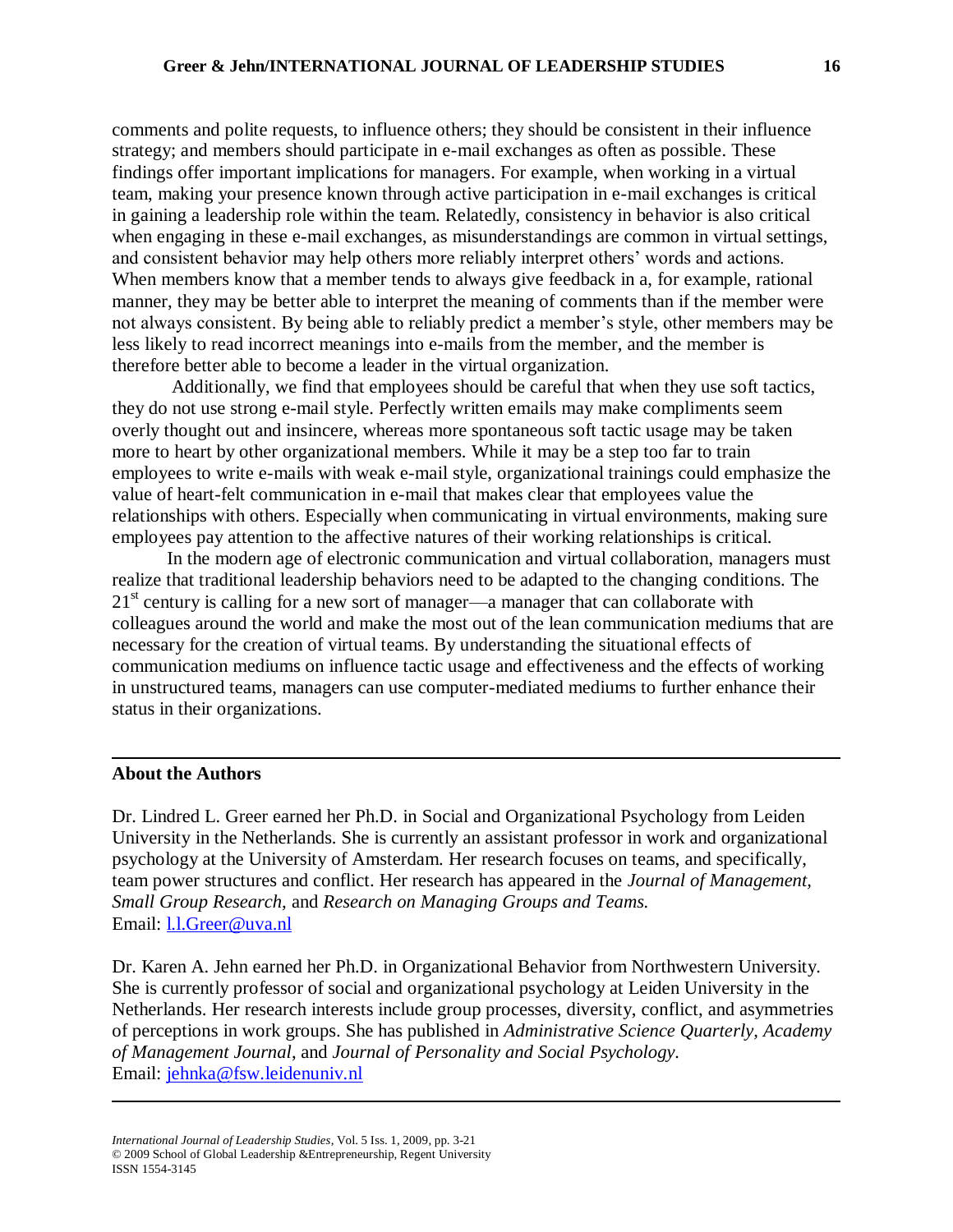#### **References**

- Aiken, L., & West, S. (1991). *Multiple regression: Testing and interpreting interactions*. Newbury Park, CA: Sage.
- Albright, L., & Forziati, C. (1995). Cross-situational consistency and perceptual accuracy in leadership. *Personality and Social Psychology Bulletin*, *21*, 1269-1276.
- Baker, D. C. (1990). A qualitative and quantitative analysis of verbal style and the elimination of potential leaders in small groups. *Communication Quarterly*, *38*, 13-26.
- Bales, R. (1950). *Interaction process analysis*. Reading, MA: Addison-Wesley.
- Barlow, M. (2000). *Concordance with MonoConc Pro 2.0.* Houston, TX: Athelstan.
- Barry, B., & Fulmer, I. S. (2004). The medium and the message: The adaptive use of communication media in dyadic influence. *Academy of Management Review*, *29*, 272-292.
- Barry, B. & Shapiro, D. L. (1992). Influence tactics in combination The interactive effects of soft versus hard tactics and rational exchange. *Journal of Applied Social Psychology*, *22*, 1429-1441.
- Barsness, Z. I., & Bhappu, A. D. (2004). At the crossroads of technology and culture: Social influence, information sharing, and sense-making processes during negotiations. M. Gelfand, & J. Brett (Eds.), *Negotiation: Theoretical advances and cross-cultural perspectives* (pp. 350-373). Palo Alto, CA: Stanford University Press.
- Bass, B. M. (1949). An analysis of the leaderless group discussion. *Journal of Applied Psychology*, *33*, 527-533.
- Bass, B. M. (1985). *Leadership and performance beyond expectations*. New York: Free Press.
- Bedeian, A. G., & Mossholder, K. W. (2000). On the use of coefficient of variation as a measure of diversity. *Organizational Research Methods*, *3*, 285-297.
- Buzzanell, P., Ellingson, L., Silvio, C., Pasch, V., Dale, B., Mauro, G., Smith, E., Weir, N., & Martin, C. (1997). Leadership processes in alternative organizations: Invitational and dramaturgical leadership. *Communication Studies*, *48*, 285-310.
- Daft, R. L., & Lengel, R. H. (1984). Information richness: A new approach to managerial information processing and organizational design. In B. Staw & L. L. Cummings (Eds.), *Research in organizational behavior*, *vol. 6,* (pp. 191-233). Greenwich, CT: JAI Press.
- Daft, R. L., & Lengel, R. H. (1986). Organizational information requirements, media richness and structural design. *Management Science*, *32*, 544-571.
- De Cramer, D. (2003). Why inconsistent leadership is regarded as procedurally unfair: the importance of social self-esteem concerns. *European Journal of Social Psychology, 33*, 535-550.
- Driskell, J. E., Radtke, P. H., & Salas, E. (2003). Virtual teams: Effects of technological mediation on team performance. *Group Dynamics: Theory, Research, and Practice*, *7*, 297-323.
- Farmer, S. M., Maslyn, J. M., Fedor, D. B., & Goodman, J. S. (1997). Putting upward influence strategies in context. *Journal of Organizational Behavior*, *18*, 17-42.
- Finholt, T. A., Sproull, L., & Kiesler, S. (2002). Outsides on the Inside: Sharing Know-How Across Space and Time. In P. Hinds & S. Kiesler (Eds.), *Distributed Work* (pp. 357-380). Cambridge, MA: MIT Press.
- Friedman, R. A. & Currall, S. C. (2003). Conflict escalation: Dispute exacerbating elements of e-mail communication. *Human Relations*, *56*, 1325-47.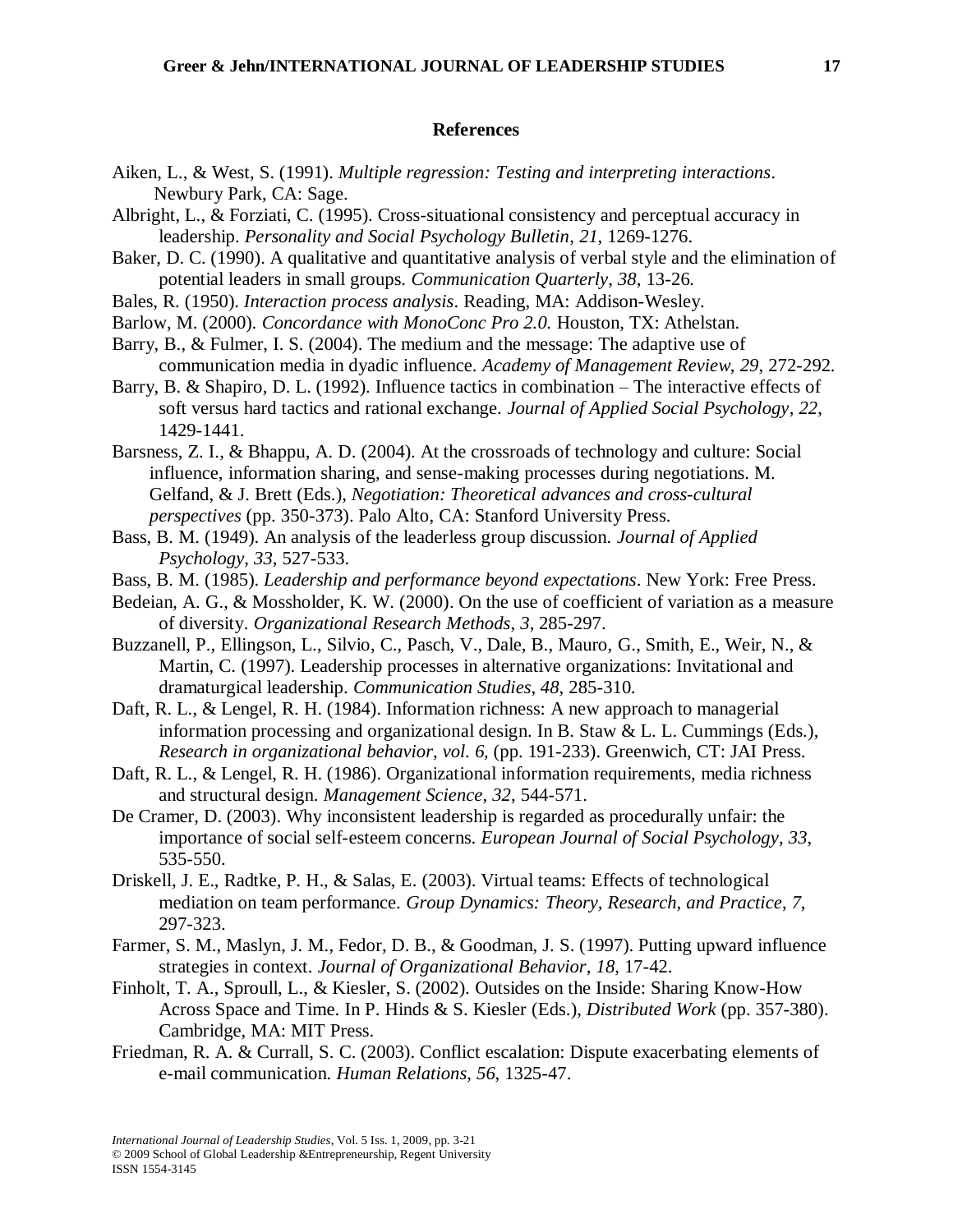- Garton, L., & Wellman, B. (1995). Social impacts of electronic mail in organizations: A review of research literature. *Communication Yearbook*, *18*, 434-453.
- Geier, J.G. (1967). A trait approach to the study of leadership in small groups*. Journal of Communication*, *17*(4), 316-323.
- Glaser, B., & Strauss, A. L. (1967). *The discovery of grounded theory*. Chicago: Aldine Publishing Co.
- Gordon, R. A. (1996). Impact of ingratiation on judgments and evaluations: A meta-analytic investigation. *Journal of Personality and Social Psychology*, *71*, 54-70.
- Hancock, J. T., & Dunham, P. J. (2001). Impression formation in computer-mediated communication revisited: An analysis of the breadth and intensity of impressions. *Communication Research*, *28*, 325-347.
- Higgins, C. A., Judge, T. A., & Ferris, G. R. (2003). Influence tactics and work outcomes: A meta-analysis. *Journal of Organizational Behavior*, *24*, 89-106.
- Hollander, E. P. (1958). Conformity, status, and idiosyncrasy credit*. Psychological Review*, *65*, 117-127.
- Hollander, E. P. (1974). Processes of leadership emergence. *Journal of Contemporary Business*, *Autumn*, 19-33.
- Jehn, K. A., & Bezrukova, K. (2004). A field study of group diversity, workgroup context, and performance. *Journal of Organizational Behavior*, *25*, 1-27.
- Jones, E.E. (1964). *Ingratiation: A social psychological analysis*. New York: Appleton-Century-Crofts.
- Kelman, H. C. (1961). Processes of opinion change. *Public Opinion Quarterly*, *25*, 57-78.
- Kipnis, D., & Schmidt, S. M. (1985, April). The language of persuasion. *Psychology Today*, 40- 46.
- Kipnis, D., & Schmidt, S. M. (1988). Upward influence styles: Relationship with performance evaluations, salary, and stress. *Administrative Science Quarterly*, *33*, 528-542.
- Kipnis, D., Schmidt, S. M., & Wilkinson, I. (1980). Intraorganizational influence tactics: Explorations in getting one's way. *Journal of Applied Psychology*, *65*, 440-452.
- Klein, K. J., & Kozlowski, S. W. J. (2000). *Multilevel theory research and methods in organizations.* San Francisco: Jossey-Bass, Inc.
- Kochan, T. A., Schmidt, S. S., & De Cotiis, T. A. (1975). Superior-subordinate relations: Leadership and headship. *Human Relations*, *28*, 279-294.
- Lashbrook, V. J. (1975). Leadership emergence and source valence: Concepts in support of interaction theory and measurement. *Human Communication Research*, *1*(4), 308-315.
- Lea, M., & Spears, R. (1992). Paralanguage and social perception in computer-mediated communication. *Journal of Organizational Computing*, *2*, 321-341.
- Lee, T. W. (1999). *Using qualitative methods in organizational research*. Thousand Oaks, CA: Sage.
- Leventhal, G. S. (1980). What should be done with equity theory? New approaches to the fairness in social relationships. In K. Gergen, M. Greenberg, & R. Willis (Eds.), *Social exchange theory*, (pp. 27-55). New York: Plenum.
- Loperfido, A. M. (1993). Electronic mail as a media choice for managers. *The Electronic Journal of Communication* [Online], 3.
- Lord, R. G., DeVader, C. L., & Alliger, G. M. (1986). A meta-analysis of the relation between personality traits and leader perceptions: An application of validity generalization procedure. *Journal of Applied Psychology*, *71*, 402-410.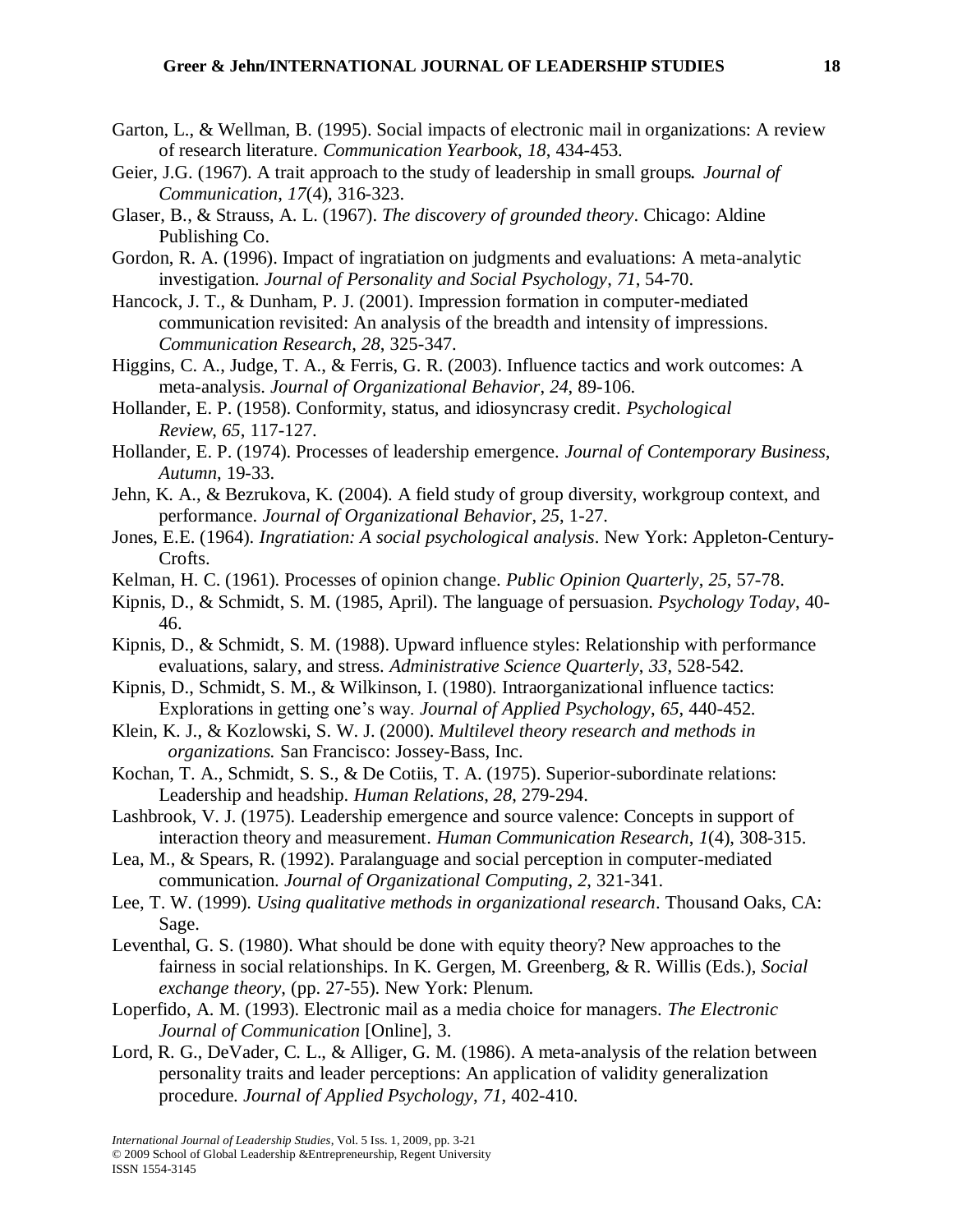- McFarland, L. A., Ryan, A. M., & Kriska, S. D. (2002). Field study investigation of applicant use of influence tactics in a selection interview. *The Journal of Psychology*, *136*, 383-398.
- Miller, G. R. (1983). On various ways of skinning symbolic cats: recent research on persuasive message strategies. *Journal of Language and Social Psychology*, *2*, 123-140.
- Morris, C. G., & Hackman, J. R. (1969). Behavioral correlates of perceived leadership. *Journal of Personality and Social Psychology, 13*, 350-361.
- Mullen, B., Salas, E., & Driskell, J. E. (1989). Salience, motivation and artifact as contributions to the relation between participation rate and leadership. *Journal of Experimental Social Psychology*, *25*, 545-559.
- Pfeffer, J. (1981). Management as symbolic action: The creation and maintenance of organizational paradigms. In L. L. Cummings & B. M. Staw (Eds.), *Research in organizational behavior*, *vol. 3* (pp. 1-52). Greenwich, CT: JAI Press.
- Phillips, S. R., & Eisenberg, E. M. (1993). Strategic uses of electronic mail in organizations. *The Electronic Journal of Communication*, *3*(2).
- Postmes, T., Spears, R., & Lea, M. (1998). Breaching or building boundaries? SIDE-effects of computer-mediated communication. *Communication Research*, *25,* 689-715.
- Richardsen, A. M., & Piper, W. E. (1986). Leader style, leader consistency, and participant personality effects on learning in small groups. *Human Relations*, *39*, 817-836.
- Riggio, R. E. (2003). The role of social and emotional communication skills in leadership emergence and effectiveness. *Group Dynamics: Theory, Research, and Practice*, *7*, 83- 103.
- Romm, C. T., & Pliskin, N. (1997). Toward a virtual politicking model. *Communications of the ACM*, *40*(11), 95-100.
- Schilit, W. K., & Locke, E. A. (1982). A study of upward influence in organizations. *Administrative Science Quarterly*, *27*, 304-316.
- Schwarzwald, J., Koslowsky, M., & Ochana-Levin, T. (2004). Usage of and compliance with power tactics in routine versus nonroutine work settings*. Journal of Business and Psychology*, *18*, 385-402.
- Somech, A., & Drach-Zahavy, A. (2002). Relative power and influence strategy: The effects of agent/target organizational power on superiors' choices of influence strategies*. Journal of Organizational Behavior*, *23*, 167-179.
- Sorrentino, R. M., & Boutillier, R. G. (1975). The effect of quantity and quality of verbal interaction on ratings of leadership ability. *Journal of Experimental Social Psychology*, *11*, 403-411.
- Sorrentino, R. M., & Field, N. (1986). Emergent leadership over time: The functional value of positive motivation. *Journal of Personality and Social Psychology*, *50*, 1091-1099.
- Stein, R. T., & Heller, T. (1979). An empirical analysis of the correlations between leadership status and participation rates reported in the literature. *Journal of Personality and Social Psychology*, *37*, 1993-2002.
- Tanis, M. & Postmes, T. (2003, December). Social cues and impression formation. *Journal of Communication*, *53(4),* 676-693.
- Tedeschi, J. T., & Melburg, V. (1984). Impression management and influence in organizations. In S. B. Bacharach & E. J. Lawler (Eds.), *Research in the sociology of organizations*, *vol. 3*, (pp. 31-58). Greenwich, NJ: JAI Press.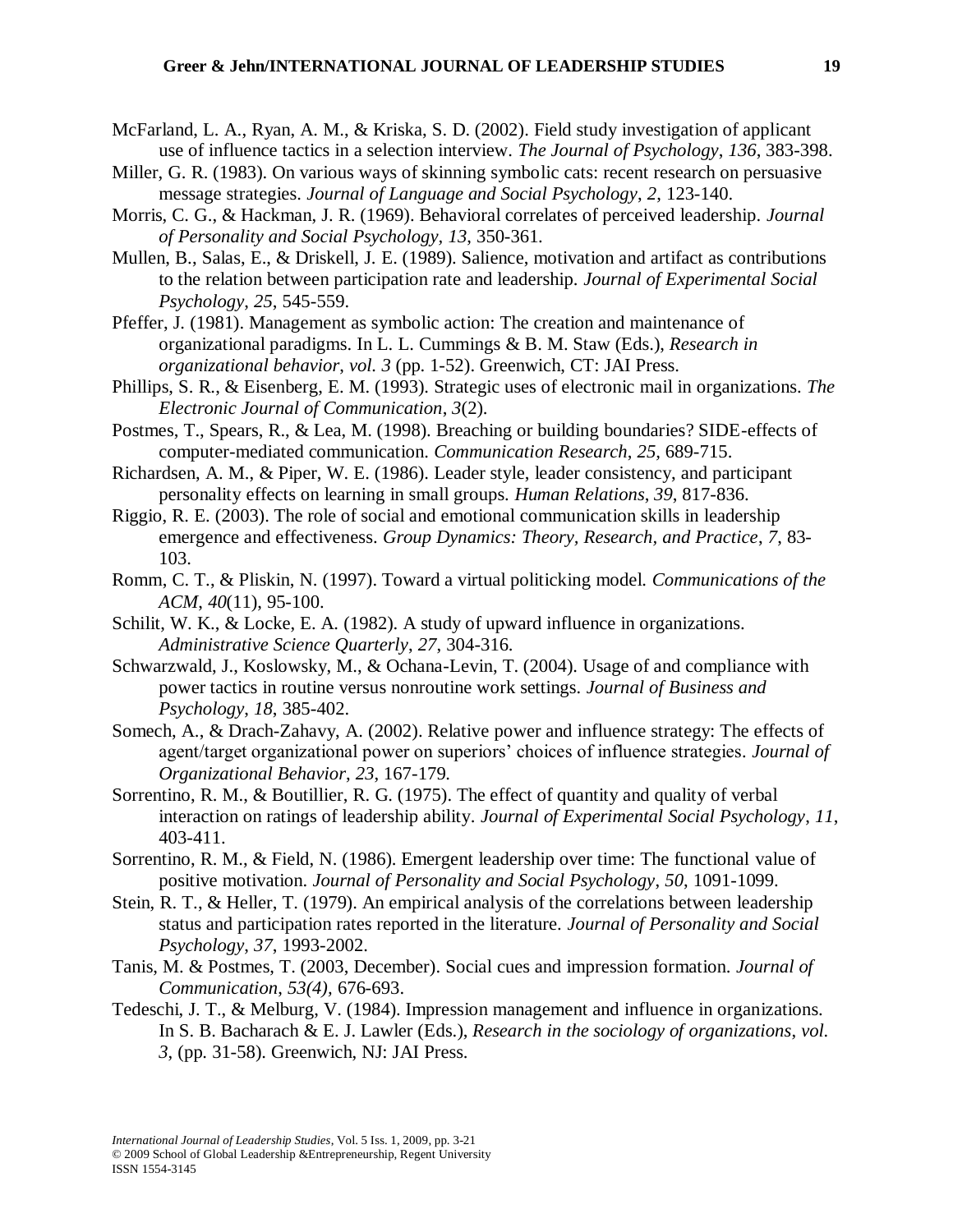- Van den Bos, K., Vermunt, R., & Wilke, H. A. M. (1996). The consistency rule and the voice effect: The influence of expectations on procedural fairness judgments and performance. *European Journal of Social Psychology*, *74*, 1493-1503.
- Van Knippengerg, B., & Steensma, H. (2003). Future interaction expectation and the use of soft and hard influence tactics. *Applied Psychology: An International Review*, *52*, 55-67.
- Walther, J. B. (1996). Computer-mediated communication: Impersonal, interpersonal, and hyperpersonal interaction. *Communication Research*, *23*, 3-43.
- Watt, J. D. (1993). The impact of the frequency of ingratiation on the performance of bank personnel. *The Journal of Psychology*, *127*, 171-177.
- Weisband, S. (2002). Maintaining awareness in distributed team collaboration: Implications for leadership and performance. In P. Hinds & S. Kiesler (Eds.), *Distributed work*, (pp. 311- 333). Cambridge, MA: MIT Press.
- Weisband, S. P., Schneider, S. K. & Connolly, T. (1995). Computer-mediated communication and social information – Status salience and status differences. *Academy of Management Journal*, *38*, 1124-1151.
- Wortman, C. B., & Linsenmeier, J. A. W. (1977). Interpersonal attraction and techniques of ingratiation in organizational settings. In B. Staw & G. Salancik (Eds.), *New directions in organizational behavior*, 133-178. Malabar, FL: Robert E. Krieger.
- Yukl, G. & Tracey, J. B. (1992). Consequences of influence tactics used with subordinates, peers, and the boss. *Journal of Applied Psychology*, *77*, 525-535.
- Zigurs, I. (2002). Leadership in virtual teams: Oxymoron or opportunity? *Organizational Dynamics*, *31*(4), 339-351.